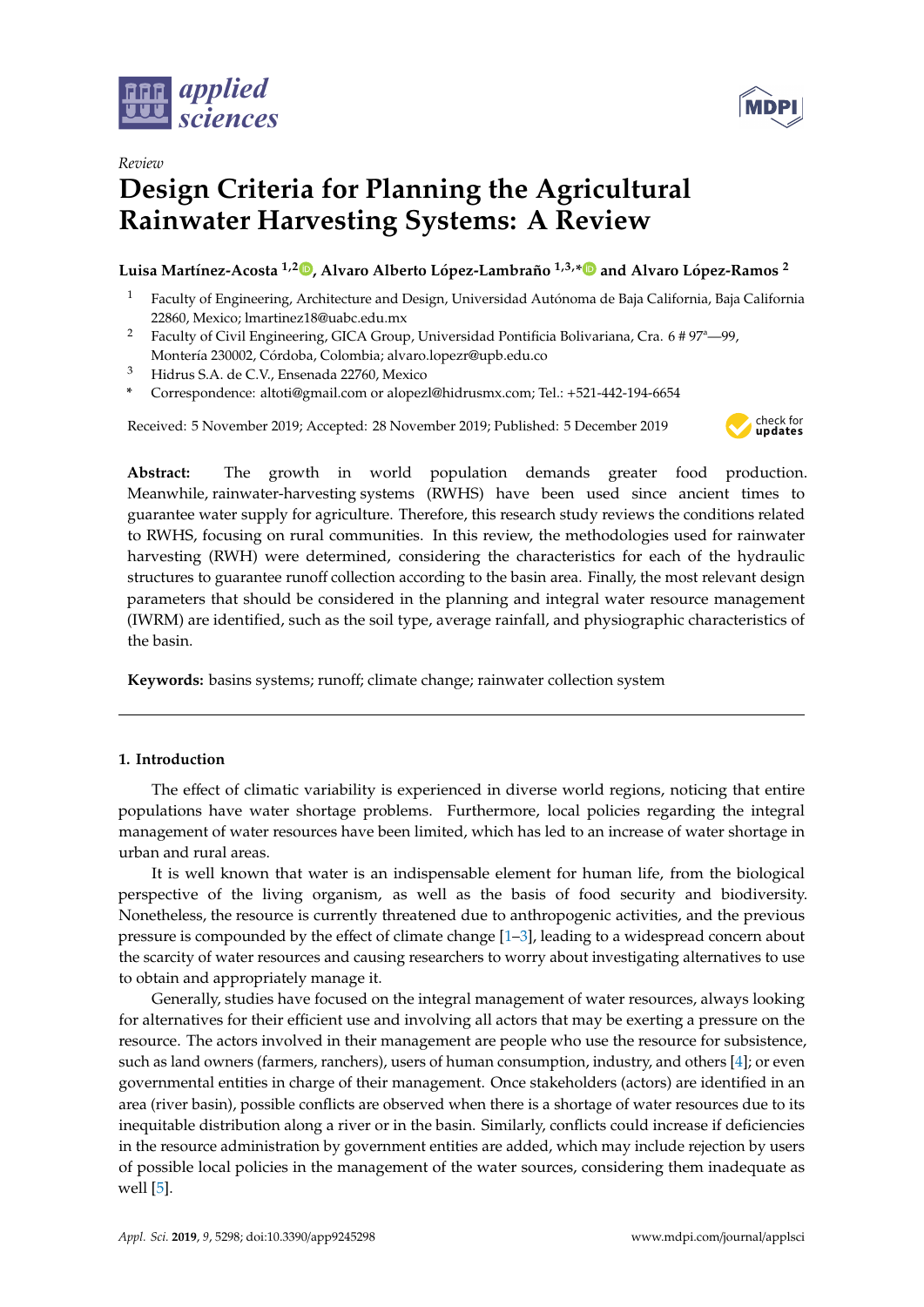The previous problem also involves demographic growth and the consequent increase in economic activities causing a greater resource demand and therefore an increase in its pressure [\[5](#page-11-3)[–7\]](#page-11-4).

Likewise, with climate change, there has been a shift in patterns of rainfall occurrence, resulting in dry periods with little rain or wet periods with excess rainfall [\[8](#page-11-5)[–11\]](#page-11-6), generating, on the one hand, resource availability reduction, and on the other, catastrophes with probable human and economic losses caused by floods due to precipitation increase.

Seeking to diminish the problem and its generated consequences (low agricultural production, interruptions in water supply to populations, and others), alternatives proposing to solve this type of inconveniences are presented. However, to carry out a study of the amount of water within an area, an availability analysis of water resources must be made; hydrological cycle conditions and consequently water balance must be defined, which interrelates variables of precipitation, interception, temperature, surface runoff, and potential and actual evapotranspiration.

Among these variables, precipitation is the most important when talking about climate and hydrometeorology, since it is responsible for the changes to occur in patterns related to floods, droughts, losses in biodiversity, problems related to agricultural production, as well as those to infrastructure damage [\[12](#page-11-7)[,13\]](#page-11-8). Thereby, this variable and all those that intervene in the hydrological cycle have been studied by researchers, who have concluded that they have a stochastic behavior and are likewise affected by climatological, physiographic, and anthropic factors. Therefore, it is necessary that precipitation and runoff, which are involved in the water balance, be analyzed with statistical models that allow making predictions [\[14,](#page-11-9)[15\]](#page-11-10). In addition, there is also a need to comprehensive study the basins considering the increase conditions in the resource demand, including its shortage and affectation in the hydraulic infrastructure built by man around the watercourses.

The studies trying to estimate the amount of water to be generated in floods or those seeking to supply water needs propose alternatives that start with the rainwater harvesting systems (also called water harvesting, rainwater collection system, and other names), which are made in geographical areas with arid (annual precipitation < 100 mm), semi-arid (annual rainfall 250–400 mm), monsoon (minimum monthly precipitation between 60 and 100 mm), and sub-humid (characterization depends of the location of the study area) [\[16\]](#page-12-0) conditions. In each of these climatic conditions, rainwater harvesting projects were developed for urban and rural areas, considering the purposes for the water resources are to be used [\[17](#page-12-1)[–19\]](#page-12-2) as well as the problems to solve floods or droughts among them.

Once the problem is understood, researchers have considered returning to rainwater harvesting systems as an adequate solution for flood mitigation and supply. These systems have been used in the world in the past [\[20\]](#page-12-3), and their use has now been accentuated in arid and semi-arid zones, since these have been affected by the change in rainfall patterns.

A rainwater harvesting system is a general term that is used to describe the collection and concentration of runoff or its many uses, including agricultural and domestic use [\[21](#page-12-4)[–23\]](#page-12-5); it is also used to describe the collection and storage of water either directly in the form of precipitation and runoff, or indirectly in the form of groundwater, surface springs, or rivers [\[24](#page-12-6)[,25\]](#page-12-7).

In addition, among rainwater harvesting systems, precipitation is the main variable to obtain the amount of water resources; therefore, the solutions proposed will depend on the study area—that is, on the physiographic characteristics and existing infrastructure (urban and rural areas). In the case of the analyses developed for urban areas, there is a problem with rainwater use, since people are skeptical of this supply mode, especially in areas with low amounts of precipitation [\[26\]](#page-12-8). Nevertheless, rainwater use has been successful when water is captured to help maintain the hydrological cycle and used in activities in which water that is suitable for human consumption is not required [\[17](#page-12-1)[,19](#page-12-2)[,27\]](#page-12-9).

In the case of rural areas, which is the focus of this study, the solutions proposed will depend on the type of supply required (population or agricultural), and the area where it will be applied (arid, semi-arid, and others). Therefore, solutions are projected from the outlook that are related to offering water resources for agricultural activities and the domestic needs of farms, allowing alternatives to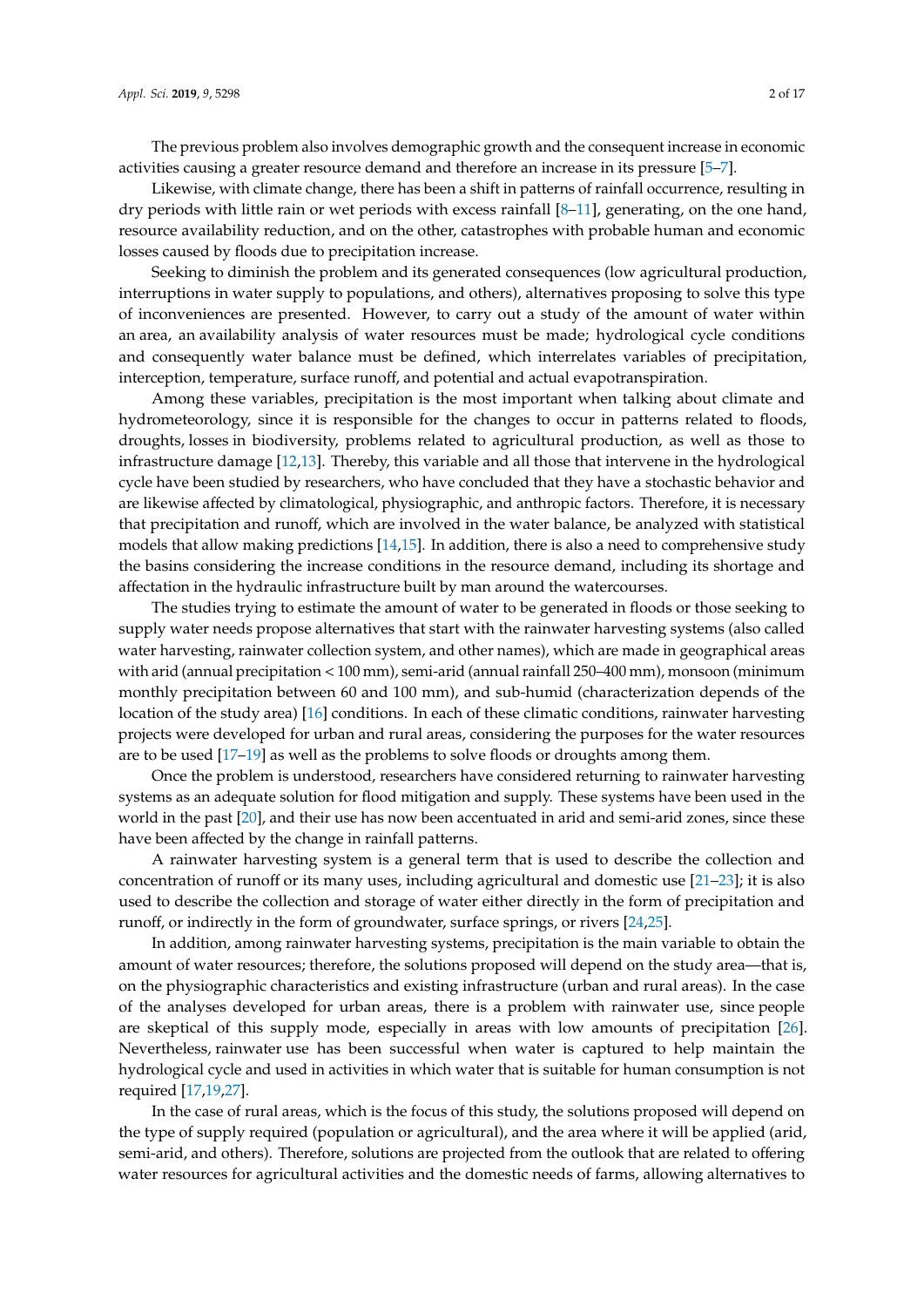counteract water scarcity, among them, collection from domestic roofs [\[18](#page-12-10)[,26](#page-12-8)[,28](#page-12-11)[–32\]](#page-12-12), dams, cisterns, ponds [\[33](#page-12-13)[–36\]](#page-12-14), ridges, furrows, and others. In many cases, these waters are not used for human consumption, as their physicochemical and bacteriological conditions do not comply with any international regulations regarding water potability, due to the presence of pollutants in rainwater and even from the roof material serving as catchment for the collection [\[37](#page-13-0)[–43\]](#page-13-1).

This research study reviews the conditions of rainwater harvesting systems in rural areas. First, methodologies forrainwater harvesting (RWH) are determined, considering the type of hydraulic structure used for runoff collection according to the basin area. Later, the type of soil, average rainfall, and physiographic characteristics are identified to constitute the most relevant design parameters for planning and suitable sites of the hydraulic structures that will guarantee an integral management of water resources (IMWR) in agriculture.

#### **2. Rainwater Harvesting Structures**

The techniques of water resource use are focused on, considering the use to which the resource is to be allocated and the area where it will be applied (urban or rural). Those focused on developing in rural areas are directed toward use of rainwater harvesting systems (RWHS), whose main function is to store water in the rainy season to be used in drought periods when the resource is not available. Similarly, they are also associated with the uses to which the water is to be destined, either for crops or for domestic supply on farms [\[44\]](#page-13-2). From the approach review made by each author on the use of water resources for domestic and agricultural purposes, five classifications or groups are made.

Group 1 included macro basins such as dams [\[45\]](#page-13-3), small dams [\[46\]](#page-13-4), control dams [\[47\]](#page-13-5), reservoirs [\[47\]](#page-13-5), cisterns [\[45\]](#page-13-3) and nala bunds [\[47\]](#page-13-5). Group 2 included micro-watersheds, contemplating jessour [\[47\]](#page-13-5), tabias [\[47\]](#page-13-5), excavation with a dike (pits contour) [\[48\]](#page-13-6), contour ridges [\[49\]](#page-13-7), contour strips (runoff strips) [\[47\]](#page-13-5), Negarim [\[49\]](#page-13-7), dykes [\[48\]](#page-13-6), and terraces [\[48\]](#page-13-6). Group 3 was named aquifer recharge and consists of gully plugs, aquifer recharge, subsurface dams, and percolation tanks [\[50\]](#page-13-8). Group 4 was called micro and macro basins and includes authors who used combinations of structures involved in the first, second, and third groups. Finally, Group 5 included those authors in which the use of water was made with reserve tillage, from which it drew its name. In the latter group, a mechanical device is used that develops micro reservoirs for the "in situ" uptake of rainwater to increase the retention of moisture in the soil and additionally functions to reduce soil erosion; therefore, it is very common to use in loose soils, which are characteristic of semi-arid zones [\[51,](#page-13-9)[52\]](#page-13-10).

Once the methodologies were divided into groups, the design parameters that each author used were set, as can be seen in Tables [1–](#page-3-0)[5.](#page-6-0) A total of 22 design parameters were considered such as physiographic characteristics (slope, drainage network, runoff, and basin area) climatological characteristics (precipitation, relative humidity (RH), wind speed and direction, solar radiation (SR), and evaporation), soil (use, texture, coverage, depth), socioeconomics (no inhabitants, interview to stakeholders, cost, land tenure, dwelling characteristics) and distance to dwellings, crops, and streams. Alongside these parameters, the advantages and disadvantages of each of these groups were established for ease of analysis.

Table [1](#page-3-0) shows the design parameters considered by each author for the macro-basin systems. These parameters can be obtained directly in the ground or indirectly estimated with remote sensors to later form databases managed using geographic information systems (GIS).

Similarly, GIS allows planning the river basins to establish potential sites that guarantee RWHS efficiency with dams and dikes, as well as their respective reservoirs.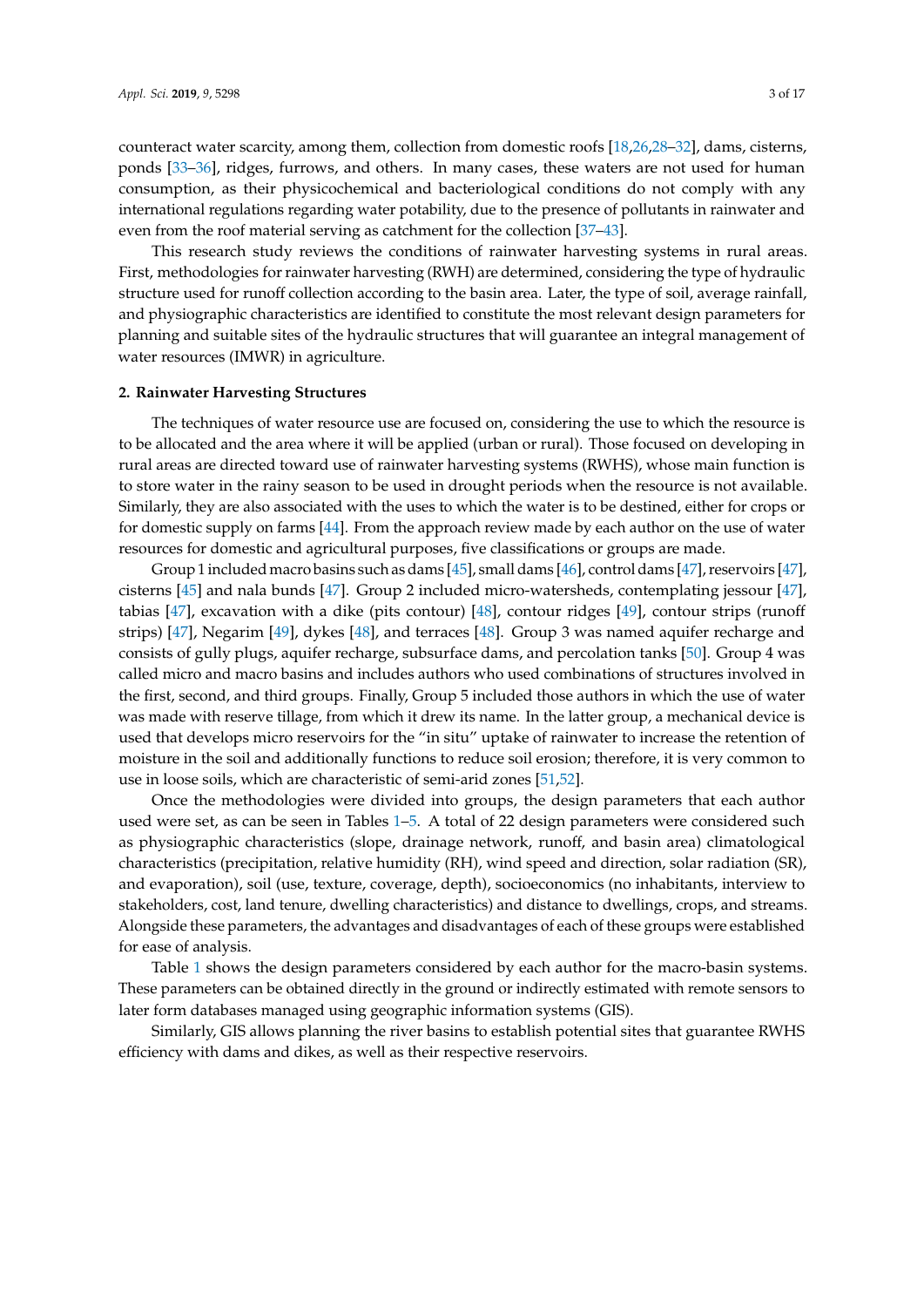<span id="page-3-0"></span>

|                                             |                                   |                   |                          | л.              |             |                  |                                  |                     |                   |                     |              |        |       |                 |                           |      |             |                          |                       |       |                     |
|---------------------------------------------|-----------------------------------|-------------------|--------------------------|-----------------|-------------|------------------|----------------------------------|---------------------|-------------------|---------------------|--------------|--------|-------|-----------------|---------------------------|------|-------------|--------------------------|-----------------------|-------|---------------------|
|                                             | Climatological<br>Characteristics |                   |                          |                 |             |                  | Physiographic<br>Characteristics |                     |                   |                     |              | Soil   |       | Socioeconomics  |                           |      |             |                          | <b>Distance</b><br>to |       |                     |
| Author                                      | Precipitation                     | Relative Humidity | Wind Speed and Direction | Solar Radiation | Evaporation | Drainage Network | Slope                            | Runoff              | <b>Basin</b> Area | Use                 | Texture      | Cover  | Depth | No. Inhabitants | Interview to Stakeholders | Cost | Land Tenure | Dwelling Characteristics | Dwellings             | Crops | Stream              |
| Gupta et al., 1997 [53]                     | X                                 |                   |                          |                 |             |                  | X X X                            |                     |                   |                     | X X X        |        |       |                 |                           |      |             |                          |                       |       |                     |
| Srivastava, 2001 [54]                       | X                                 |                   |                          |                 | X           |                  |                                  |                     |                   |                     |              |        |       |                 |                           |      |             |                          |                       | X     |                     |
| Senay and Verdin, 2004 [55]                 | X                                 |                   |                          |                 |             |                  |                                  |                     | X X               |                     |              |        |       | X               |                           |      |             |                          |                       |       |                     |
| de Winnaar, Jewitt, and Horan,<br>2007 [56] | $\chi$                            |                   |                          |                 |             |                  | X                                |                     |                   | $X_{-}$             | $X \times X$ |        |       |                 |                           |      |             |                          |                       | X     | $\boldsymbol{\chi}$ |
| Forzieri et al., 2008 [57]                  | X                                 |                   |                          |                 |             |                  | X                                |                     | X                 | $\boldsymbol{X}$    |              | X      |       |                 |                           | X    |             |                          | $\chi$                |       | X                   |
| Roy et al., 2009 [58]                       | X                                 |                   |                          |                 |             |                  | X                                | $\boldsymbol{\chi}$ |                   |                     | $\chi$       |        |       |                 |                           |      |             |                          |                       |       |                     |
| Sturm, Zimmermann et al. 2009 [59]          | X                                 |                   |                          |                 |             |                  |                                  | X                   | $\chi$            |                     |              |        |       |                 |                           |      |             |                          |                       |       |                     |
| Al-Daghastani, 2010 [60]                    | $\chi$                            |                   |                          |                 |             | X                |                                  |                     |                   | X                   |              | X      |       |                 |                           |      |             |                          |                       |       |                     |
| Salih and Mehdi Al-Tarif, 2012 [61]         |                                   |                   |                          |                 |             | $\chi$           | $\mathbf{x}$                     |                     | X                 | $\boldsymbol{\chi}$ |              | $\chi$ |       |                 |                           |      |             |                          |                       |       |                     |
| Ziadat et al., 2012 [62]                    |                                   |                   |                          |                 |             |                  | $\chi$                           |                     | X                 |                     | X X X X      |        |       |                 |                           |      |             | $X \ X$                  |                       |       |                     |
| Jayasuriya et al., 2014 [63]                | X                                 |                   |                          |                 |             |                  |                                  | X                   | $\chi$            |                     |              |        |       |                 |                           |      |             |                          |                       |       |                     |
| Jabr and El-Awar, 2004 $[64]$               |                                   |                   |                          |                 |             |                  |                                  | X X                 |                   |                     | X X X        |        |       |                 |                           |      |             |                          |                       |       |                     |

**Table 1.** Group 1: Macro basins systems.

Other relevant aspects considered in the methodologies making up Group 1 are socioeconomic conditions and local characteristics from the study area, such as distance from the water collection site to the point of use, as well as technical feasibility for construction and long-term operation.

Terêncio et al., 2017 [\[69\]](#page-14-10) X X X X X X X

Adham et al., 2016 [\[66\]](#page-14-7) X X X X X X

Mahmoud and Tang, 2015 [\[65\]](#page-14-6) X X X X X

Mahmood and Hossain, 2017 [\[68\]](#page-14-9) X X X X<br>Terêncio et al., 2017 [69] X X X X

Terêncio et al., 2018 [\[70\]](#page-14-11)

Mekonnenet et al., 2016 [\[25\]](#page-12-7) X X X X X X X X X Sayl et al., 2016 [\[67\]](#page-14-8)  $X \times X \times X \times X$  X X X X X X X X X X

Finally, the application of processes of analytical hierarchy allow giving weight to the different attributes involved in the project by giving a different importance to each one depending on the suitability of the RWHS. Although subjectivity is diminished, it continues to exist since the weights for the process of analytical hierarchy will depend on those involved in the project.

These methodologies are generally limited to the application of RWHS solutions related to the construction of dams, dykes, and reservoirs. Likewise, in some cases, communities located in the area are not informed regarding the selection of suitable sites, nor are the sociopolitical aspects that may influence the realization and benefit of the project considered. However, the need to hold meetings with stakeholders has the disadvantage that decision making becomes a challenge when seeking a consensus to obtain the best solution [\[71\]](#page-14-12).

Despite the advantages and applicability of the methodology in other world regions, the model must be calibrated and validated for its use.

Group 2, which includes the authors indicated in Table [2,](#page-4-0) focuses on farms requiring water supply in their crops to ensure food security of inhabitants in areas with rainfall varying spatially and temporally. As in the case of Group 1, here the use of GIS to create a digital elevation model (DEM) from topographic maps and field verification becomes a useful tool for specifying suitable sites for rainwater harvesting infrastructure with an acceptable precision. In some cases, since soil characterization information was not available, land and soil prediction models were used with adequate results and to improve the resolution of attributes that allow optimizing the identification of suitable areas.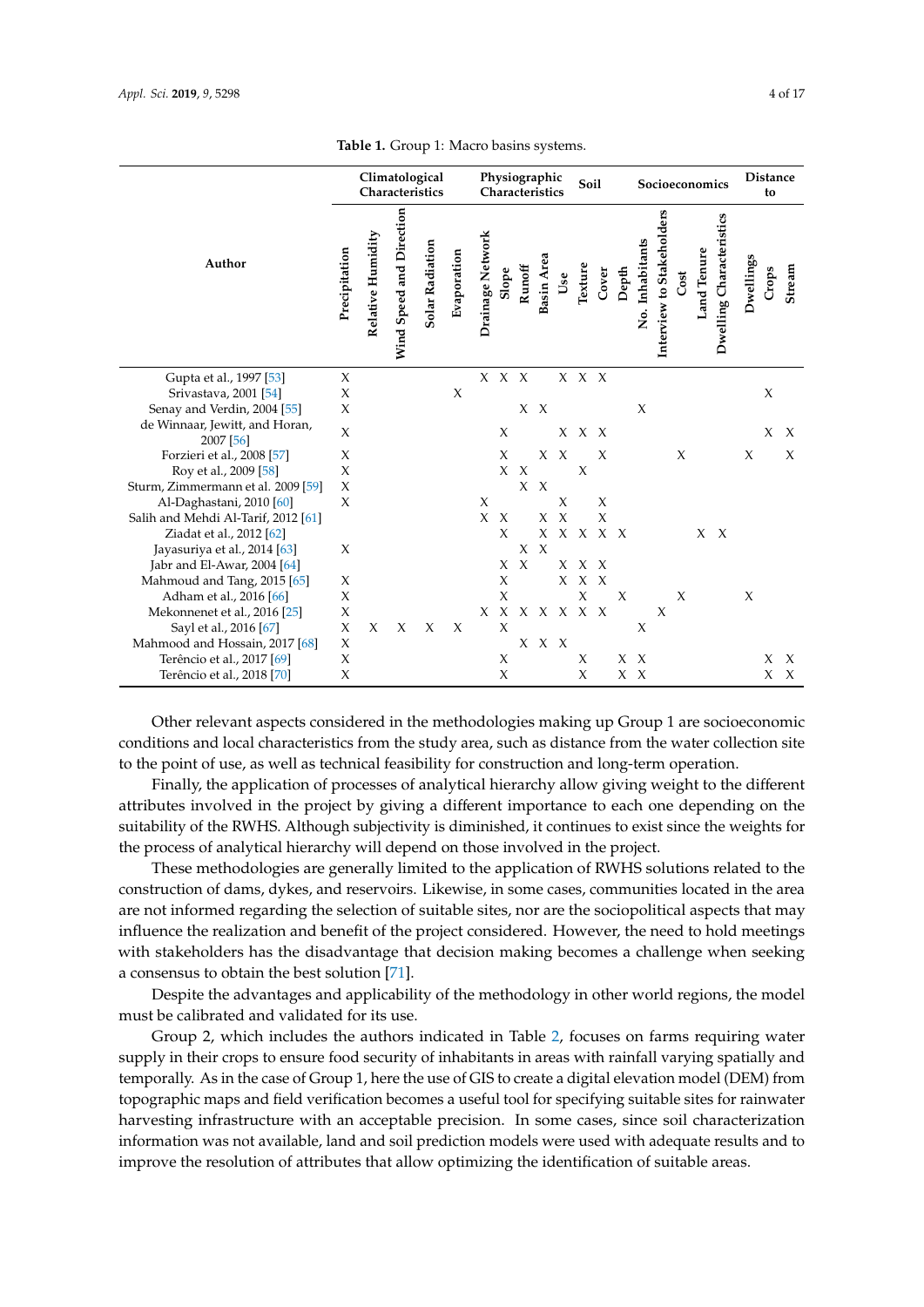<span id="page-4-0"></span>

|                                       |               | Climatological<br>Characteristics | Physiographic<br>Characteristics |                 |             |                  |              | Soil   |                   |         | Socioeconomics        |              |              |                 |                           | <b>Distance</b><br>to |             |                          |           |       |        |
|---------------------------------------|---------------|-----------------------------------|----------------------------------|-----------------|-------------|------------------|--------------|--------|-------------------|---------|-----------------------|--------------|--------------|-----------------|---------------------------|-----------------------|-------------|--------------------------|-----------|-------|--------|
| Author                                | Precipitation | Relative Humidity                 | Wind Speed and Direction         | Solar Radiation | Evaporation | Drainage Network | Slope        | Runoff | <b>Basin Area</b> | Use     | Texture               | Cover        | Depth        | No. Inhabitants | Interview to Stakeholders | Cost                  | Land Tenure | Dwelling Characteristics | Dwellings | Crops | Stream |
| Bhatnagar et al., 1996 [72]           | X             |                                   |                                  |                 |             |                  |              |        |                   | $\chi$  |                       |              |              |                 |                           |                       |             |                          |           |       |        |
| Oweis et al., 1998 [73]               | X             |                                   |                                  |                 |             |                  | X            |        |                   |         | $X \times X \times X$ |              |              |                 |                           |                       |             |                          |           |       |        |
| Schiettecatte et al., 2005 [74]       | X             |                                   |                                  |                 |             |                  |              | X      |                   |         | X                     |              |              |                 |                           |                       |             |                          |           |       |        |
| Ziadat et al., 2006 [75]              |               |                                   |                                  |                 |             |                  | X            |        |                   |         | $X \times X \times X$ |              |              |                 |                           |                       |             |                          |           |       |        |
| Mbilinyi et al., 2007 [76]            | X             |                                   |                                  |                 |             | $X \times X$     |              |        |                   |         | $X \times X \times X$ |              |              |                 |                           |                       |             |                          |           |       |        |
| Al Ali et al., 2008 [77]              | X             |                                   |                                  |                 |             |                  | X            |        |                   |         |                       |              |              |                 |                           |                       |             |                          |           |       |        |
| Bakir and Xingnan, 2008 [78]          | X             |                                   |                                  |                 |             |                  | X            |        |                   |         | X X X                 |              |              |                 |                           |                       |             |                          |           |       |        |
| Al-Seekh and Mohammad, 2009<br>$[79]$ | X             |                                   |                                  |                 |             |                  | $X \times X$ |        |                   |         | $X \times X$          |              |              |                 |                           |                       |             |                          |           |       |        |
| Bekele Awulachew et al., 2009 [80]    | X             |                                   |                                  |                 |             |                  | X            |        |                   |         | $X \times X$          |              |              |                 |                           |                       |             |                          |           |       |        |
| Mechlia et al., 2009 [81]             | X             |                                   |                                  |                 |             |                  | X X X        |        |                   | X       | $\boldsymbol{\chi}$   |              | $X \times X$ |                 |                           |                       |             | X                        |           |       |        |
| Previati et al., 2010 [82]            |               |                                   |                                  |                 |             |                  |              |        |                   |         | X                     |              | X            |                 |                           |                       |             |                          |           |       |        |
| Al-Shamiri and Ziadat, 2012 [83]      | X             |                                   |                                  |                 |             |                  | X            |        |                   |         | X                     |              | $\chi$       |                 |                           |                       |             |                          |           |       |        |
| Krois and Schulte, 2014 [84]          | X             |                                   |                                  |                 |             |                  | X            |        |                   | X       |                       | $X \times X$ |              |                 |                           |                       |             |                          |           |       |        |
| Napoli et al., 2014 [34]              | X             | X                                 | $\chi$                           | $\chi$          |             |                  | $\chi$       |        |                   | $X_{-}$ | $X \times X$          |              |              |                 |                           |                       |             |                          |           |       |        |
| Mahmoud and Alazba, 2015 [85]         | X             |                                   |                                  |                 |             |                  | X            | $\chi$ |                   |         | $X \times X$          |              |              |                 |                           |                       |             |                          |           |       |        |
| Adham et al., 2016 [86]               | X             |                                   |                                  |                 |             |                  | X X          |        |                   |         |                       |              |              |                 |                           |                       |             |                          |           |       |        |

**Table 2.** Group 2: Micro basin systems.

In addition to the GIS application, the process of selecting the location of hydraulic structures for rainwater harvesting, remote sensing, analysis and field verification, and suitability scores of physical and hydrological parameters is involved, increasing the process reliability.

Correspondingly, to determine the construction feasibility of rainwater collection structures in certain areas, the required catchment area and the respective losses in the water conduction process are considered, which will ultimately influence the construction costs of the hydraulic structure. In addition, the optimal location is determined considering the cost of a system with an efficient transport and construction of the tank in a less economic zone.

In some cases, the simplicity of the hydraulic structure that is to be built affects the number of parameters required for its location and design. In addition, the development of this type of water supply would become the basis for solving the problems related to food security and would contribute to reducing the erosion processes in the soil. Therefore, by obtaining supplementary irrigation for crops, there is an efficient use of water and a subsequent productivity increase.

Nonetheless, this group does not consider socioeconomic aspects in the design and implementation of hydraulic infrastructure for rainwater harvesting. Furthermore, some authors use suitability scores or weights [\[75](#page-14-16)[,76\]](#page-14-17), which can generate bias in decision making, despite the use of methodologies to establish selection conditions in the parameters evaluation to be scored [\[46](#page-13-4)[,49](#page-13-7)[,76](#page-14-17)[,80](#page-15-1)[,87](#page-15-8)[,88\]](#page-15-9).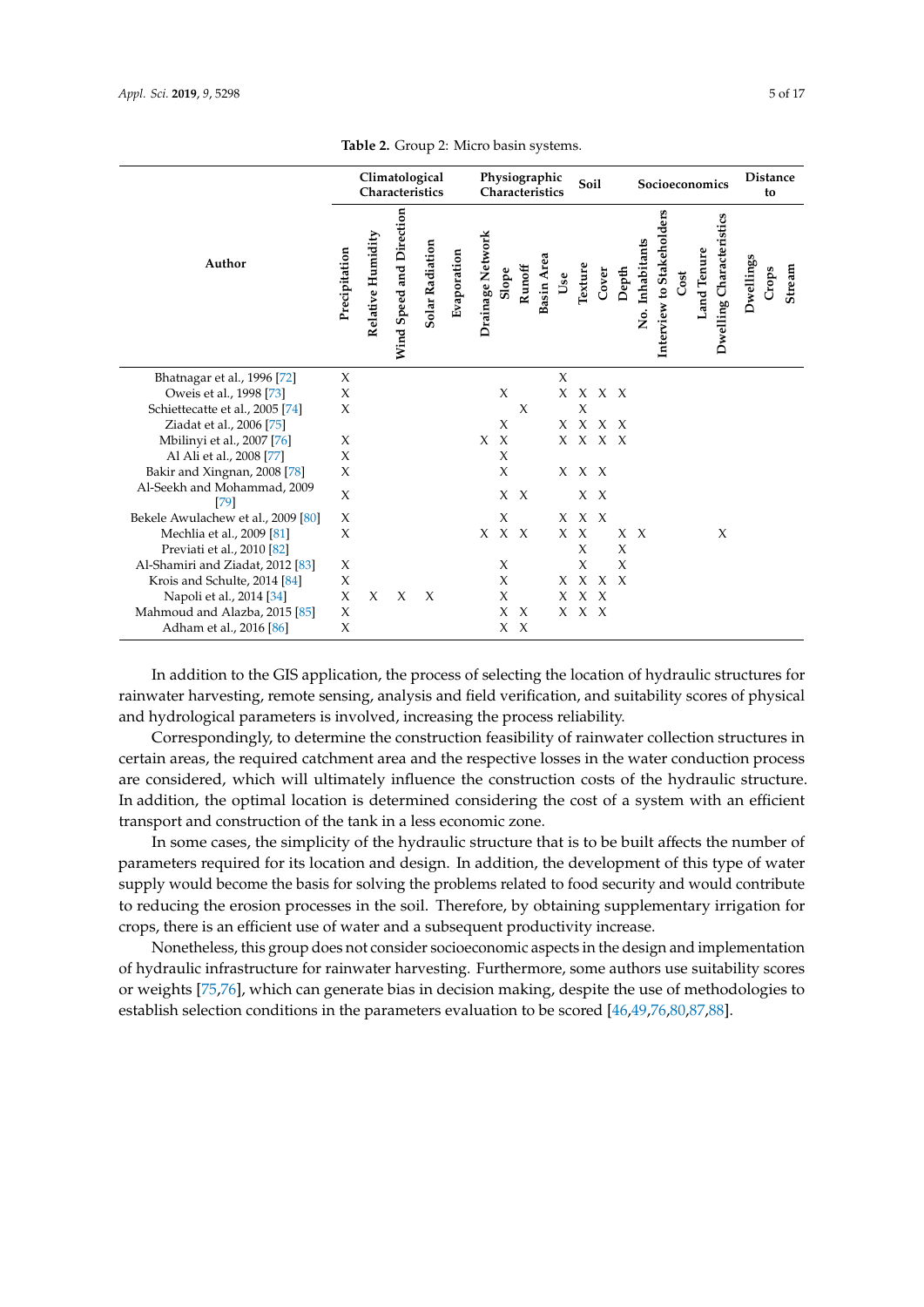|                                        | Climatological<br>Characteristics |                   |                          |                 |             |                  | Physiographic<br>Soil<br>Characteristics |        |            |     |              |       | Socioeconomics |                  |                        |      |             |                          | <b>Distance</b><br>to |       |        |
|----------------------------------------|-----------------------------------|-------------------|--------------------------|-----------------|-------------|------------------|------------------------------------------|--------|------------|-----|--------------|-------|----------------|------------------|------------------------|------|-------------|--------------------------|-----------------------|-------|--------|
| Author                                 | Precipitation                     | Relative Humidity | Wind Speed and Direction | Solar Radiation | Evaporation | Drainage Network | Slope                                    | Runoff | Basin Area | Use | Texture      | Cover | Depth          | Inhabitants<br>ż | Interview to Stakehold | Cost | Land Tenure | Dwelling Characteristics | Dwellings             | Crops | Stream |
| Durbude and Venkatesh, 2004 [89]       | $\chi$                            |                   |                          |                 |             |                  | $X \times X$                             |        |            |     | X X X        |       |                |                  |                        |      |             |                          |                       |       |        |
| Bamne et al., 2014 [90]                |                                   |                   |                          |                 |             | $X \times X$     |                                          |        |            |     | $X \times X$ |       |                |                  |                        |      |             |                          |                       |       |        |
| Sekar and Randhir, 2007 [91]           | X                                 |                   |                          |                 |             |                  |                                          | $\chi$ |            |     | X X X        |       |                |                  |                        | X    |             |                          |                       |       |        |
| Ramakrishnan et al., 2008 [92]         | X                                 |                   |                          |                 |             | $X \times$       |                                          |        |            |     | X X X        |       |                |                  |                        |      |             |                          |                       |       |        |
| Ramakrishnan et al., 2009 [93]         | X                                 |                   |                          |                 |             |                  |                                          | X X X  |            |     |              |       |                |                  |                        |      |             |                          |                       |       |        |
| Glendenning and Vervoort, 2010<br>[94] | $\chi$                            |                   |                          |                 |             |                  |                                          |        |            |     | x x x x x    |       |                |                  |                        |      |             |                          |                       |       |        |
| Glendenning and Vervoort, 2011<br>[95] | $\chi$                            |                   |                          |                 | $\chi$      |                  |                                          |        |            |     | $X \times$   |       | $\chi$         |                  |                        |      |             |                          |                       | X     |        |
| Kadam et al. 2012 [96]                 | X                                 |                   |                          |                 |             | X                | $X \times$                               |        |            |     | $X \times X$ |       |                |                  |                        |      |             |                          | $\chi$                |       |        |
| Mahmoud, 2014 [97]                     | X                                 |                   |                          |                 | X           |                  | XX                                       |        |            |     | X X X        |       |                |                  |                        |      |             |                          |                       |       |        |

**Table 3.** Group 3: Systems for aquifer recharge.

In the specific study by Senay and Verdin [\[55\]](#page-13-13), data resolution does not allow this methodology to be applicable to the planning and design of individual agricultural ponds, because it provides an overview of the relative differences among the regions to carry out feasibility studies in the evaluation and planning of farm ponds as a tool for water management.

As a disadvantage, the methods of this group are used to store runoff and supply water to small-scale orchards, which makes them unlikely to be used for large runoff collection areas. However, they could be replicated toward larger hydraulic infrastructure solutions, but this would require a greater number of parameters in the evaluation [\[54\]](#page-13-12).

The used methodology enables establishing suitable sites for the location of techniques for the recharge of groundwater, guaranteeing the sustainable use of the resource in areas with little availability [\[97\]](#page-15-18).

It is shown that remote detention, GIS, and the analytical hierarchy process are powerful tools to locate potential areas that can be used for groundwater recharge [\[98\]](#page-16-0).

Finally, the results and databases found in the study can be used as a tool to carry out conceptual models in arid zones that present characteristics such as those analyzed [\[97\]](#page-15-18).

In the methodology, when assigning the weight for each of the criteria, considering the rating scale, subjectivities can be incurred.

Generally, Group 4 presents several types of structures that can be used for rainwater harvesting, such as roof catchment, surface runoff to ponds and dykes with their respective reservoirs, and on-site storage systems.

A suitability score is used based on the attributes of thematic maps elaborated in a GIS and is superimposed with the hydraulic structure for the use of rainwater proposed for multicriteria evaluation. Finally, the selection of suitable areas is carried out with stakeholders [\[71\]](#page-14-12).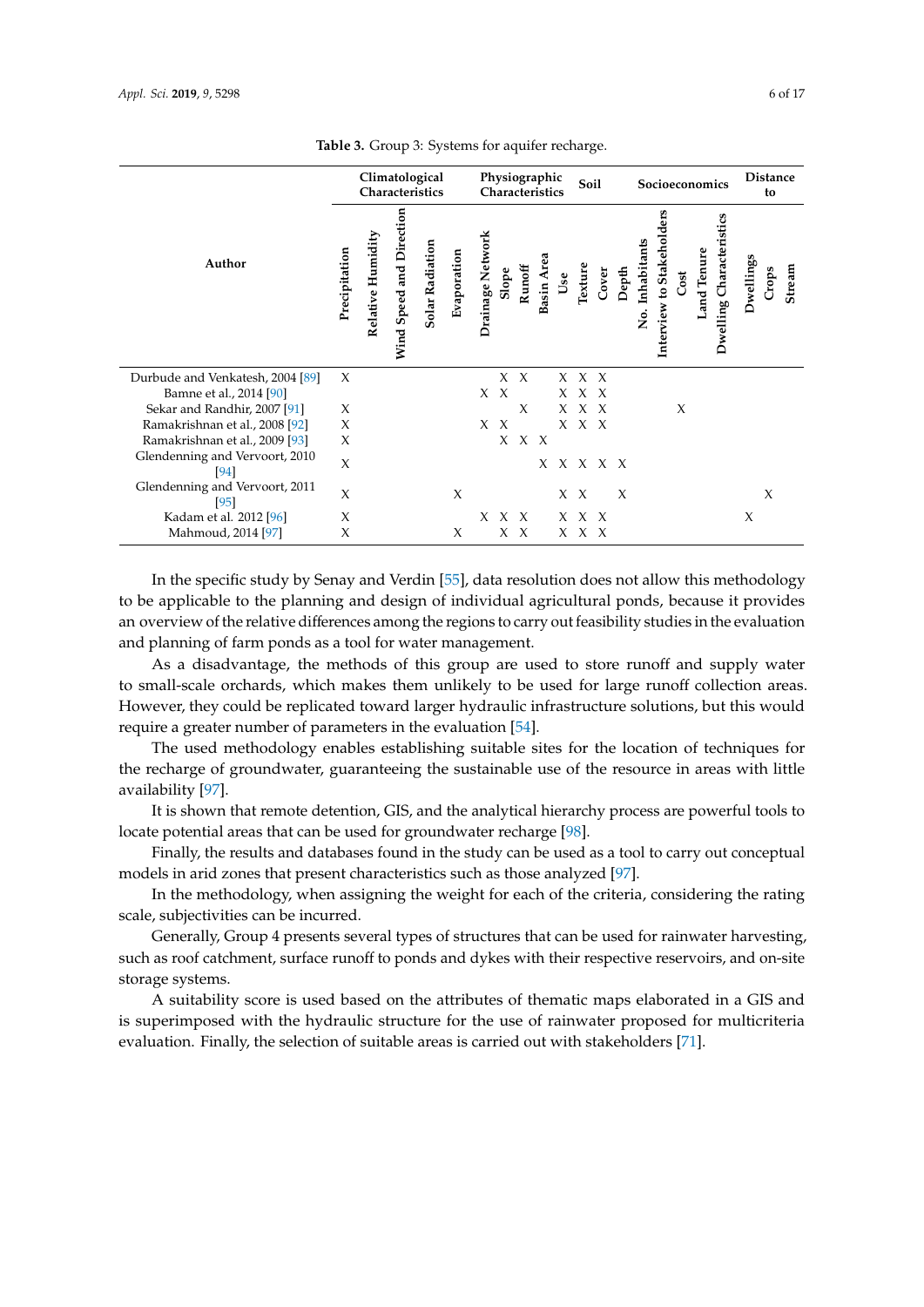|                                  |               | Climatological<br>Characteristics |                          |                 |             |                  | Physiographic<br>Soil<br>Characteristics |        |            |              |                       |              | Socioeconomics        |                  |                        |        |             |                          | <b>Distance</b><br>to |       |        |
|----------------------------------|---------------|-----------------------------------|--------------------------|-----------------|-------------|------------------|------------------------------------------|--------|------------|--------------|-----------------------|--------------|-----------------------|------------------|------------------------|--------|-------------|--------------------------|-----------------------|-------|--------|
| Author                           | Precipitation | Relative Humidity                 | Wind Speed and Direction | Solar Radiation | Evaporation | Drainage Network | Slope                                    | Runoff | Basin Area | $_{\rm Use}$ | Texture               | Cover        | Depth                 | Inhabitants<br>ż | Interview to Stakehold | Cost   | Land Tenure | Dwelling Characteristics | Dwellings             | Crops | Stream |
| Banai-Kashani, 1989 [99]         |               |                                   |                          |                 |             | $\chi$           |                                          |        |            |              |                       |              |                       |                  |                        | $\chi$ |             |                          |                       |       |        |
| Oweis, 1999 [46]                 | X             | X                                 | X                        | X               | $\chi$      |                  |                                          |        |            |              |                       | X X X        |                       |                  |                        |        |             |                          |                       |       |        |
| Prinz and Singh, 2000 [100]      | X             |                                   |                          |                 |             | $\chi$           |                                          | X      |            |              | $X \times X \times X$ |              |                       |                  | X                      |        |             |                          |                       |       |        |
| Mbilinyi et al., 2005 [101]      |               |                                   |                          |                 |             |                  |                                          |        |            | X            | $\boldsymbol{\chi}$   |              |                       |                  | X                      |        |             |                          |                       |       | X      |
| Mati et al., 2007 [102]          | X             |                                   |                          |                 |             |                  |                                          |        |            | X            |                       |              | $X \times X \times X$ |                  |                        |        |             |                          |                       |       |        |
| Mwenge Kahinda et al., 2008 [87] | $\chi$        |                                   |                          |                 |             |                  |                                          |        |            |              |                       | $X \times X$ |                       |                  |                        |        |             | $X \ X$                  |                       |       |        |
| Kamel and Mohammed, 2010 [103]   | X             |                                   |                          |                 |             |                  |                                          |        | X          |              |                       |              |                       |                  |                        |        |             |                          |                       |       |        |
| Ghani et al., 2013 [104]         |               |                                   |                          |                 |             | X                |                                          | X      |            |              |                       |              |                       |                  |                        |        |             |                          |                       |       | X      |
| Jha et al., 2014 [105]           | X             |                                   |                          |                 |             | $\chi$           |                                          | X      |            |              | $X \times X$          |              |                       |                  |                        |        |             |                          |                       |       |        |
| Grum et al., 2016 [71]           | X             |                                   |                          |                 |             | X                |                                          |        |            |              | $X \times X \times X$ |              |                       |                  | X                      |        |             |                          |                       |       |        |
| Singh et al., 2017 [106]         | X             |                                   |                          |                 |             | X                |                                          | X      |            |              | X X                   |              |                       |                  |                        |        |             |                          |                       |       |        |

**Table 4.** Group 4: Micro-basin and macro-basin systems.

When conducting meetings with stakeholders, the choice of analysis tools for the situation presented in terms of selecting the appropriate rainwater harvesting structure becomes a challenge, and this should not be complex in time, costs, and amount of data needed [\[107\]](#page-16-9).

| <b>Table 5.</b> Group 5: Reserve tillage systems (or reservoir tillage). |  |  |  |  |
|--------------------------------------------------------------------------|--|--|--|--|
|--------------------------------------------------------------------------|--|--|--|--|

<span id="page-6-0"></span>

|                              |               | Climatological<br>Characteristics |                                |                 |             |                           | Physiographic<br>Characteristics |            |     |         |       |        | Socioeconomics   |                        |      |             |                             | <b>Distance</b><br>to |       |        |
|------------------------------|---------------|-----------------------------------|--------------------------------|-----------------|-------------|---------------------------|----------------------------------|------------|-----|---------|-------|--------|------------------|------------------------|------|-------------|-----------------------------|-----------------------|-------|--------|
| Author                       | Precipitation | Humidity<br>Relative              | and Direction<br>Speed<br>Wind | Solar Radiation | Evaporation | Drainage Network<br>Slope | Runoff                           | Basin Area | Use | Texture | Cover | Depth  | Inhabitants<br>ż | to Stakehol<br>terview | Cost | Land Tenure | Characteristics<br>Dwelling | Dwellings             | Crops | Stream |
| Hackwell et al., 1991 [108]  | $\chi$        |                                   |                                |                 |             |                           | X                                |            |     | X       |       | $\chi$ |                  |                        |      |             |                             |                       |       |        |
| Rochester et al., 1994 [109] | X             |                                   |                                |                 |             |                           |                                  |            |     |         |       |        |                  |                        |      |             |                             |                       |       |        |
| Ventura et al., 2003 [110]   | X             |                                   |                                |                 |             |                           |                                  |            |     | X       |       |        |                  |                        |      |             |                             |                       |       |        |
| Ventura et al., 2005 [111]   | X             |                                   |                                |                 |             |                           |                                  |            |     |         |       |        |                  |                        |      |             |                             |                       |       |        |
| Patrick et al., 2007 [112]   | X             |                                   |                                |                 |             | X                         |                                  |            |     | X       |       |        |                  |                        |      |             |                             |                       |       |        |
| Botha et al., 2015 [113]     | X             |                                   |                                |                 |             |                           |                                  |            |     | X X X X |       |        |                  |                        |      |             |                             |                       |       |        |

In some of the cases raised, socioeconomic aspects are not incorporated; that is, they were limited to giving weight to each of the technical aspects considering a political decision. Likewise, it should be noted that the quality of the output data depends on the characteristics of the input data to the model—that is, whether they are third-party data or obtained from sources of reliable information.

Regarding the authors considered in Group 5 (see Table [5\)](#page-6-0), this type of structure provides moisture to the soil to obtain productive crops. An increase in production is significant by using these methods. However, they require mechanization, which is not necessarily accessible to people in rural areas, and an initial investment of resources that the farmer may not be able to afford.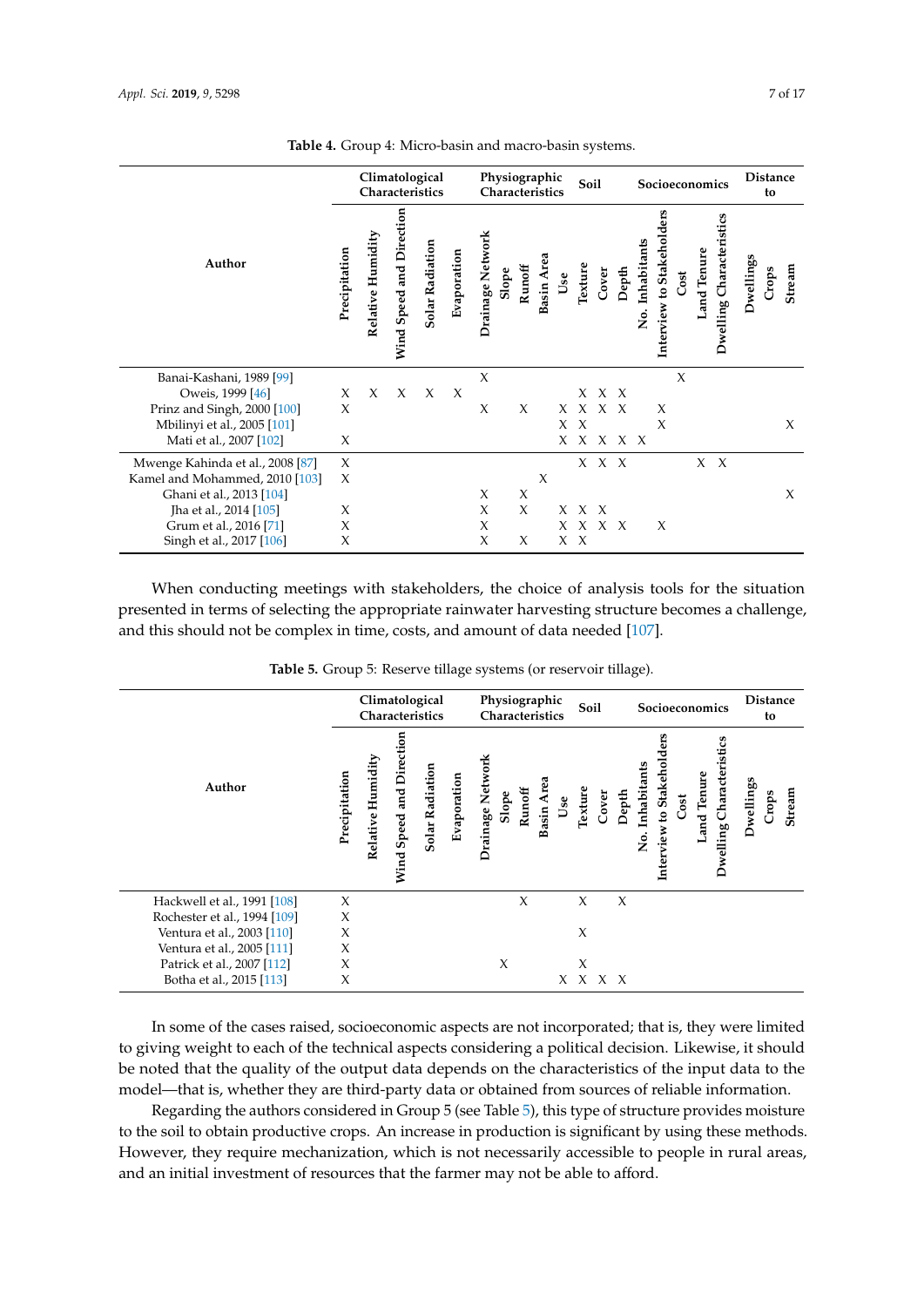## **3. Discussion 3. Discussion**

<span id="page-7-0"></span>Figure 1 shows the design parameters used by authors, it is concluded that precipitation and slope Fi[gur](#page-7-0)e 1 shows the design parameters used by authors, it is concluded that precipitation and are the most relevant design parameters that should be considered, as well as the soil characteristics (use, texture, and coverage) in the rainwater harvesting structures.



**Figure 1.** Number of authors per design parameter. **Figure 1.** Number of authors per design parameter.

On the other hand, when making the division by structures, it was found that macro basins are On the other hand, when making the division by structures, it was found that macro basins are characterized by being located at a considerable distance from harvesting areas, and therefore are characterized by being located at a considerable distance from harvesting areas, and therefore are generally used as supplementary irrigation. Among the advantages of this type of structures include generally used as supplementary irrigation. Among the advantages of this type of structures include the fact that their use can be considered variable; that is, they can be used for human consumption, agriculture, flood control, and even for hydroelectric exploitation. In most cases, these types of agriculture, flood control, and even for hydroelectric exploitation. In most cases, these types of projects are developed in areas with agricultural potential, and therefore they are in rural areas where there may be acres of land where the required volumes of water would be stored. The most important disadvantage of macro basins is that when they are built in areas far from the water application site,<br>. it is necessary to build the required infrastructure for the water's transportation and distribution.

In macro basins, the use of GIS and multicriteria decision analysis is common, using the process of analytical hierarchy in order to prioritize areas where hydraulic structures could be located for the<br>———————————————————— RWH; depending on the study area, the main characteristics to be taken into account are determined, such as runoff coefficient, drainage network, and slope [\[53\]](#page-13-11). In other cases, such characteristics include using thematic layers of precipitation, slope, curve number, and soil cover, use, and texture  $[65]$ . There is also a combination of GIS, remote sensing, and topographic maps to locate the ideal areas for water storage (reservoirs), with which information the optimum levels and the areas to be obtained can be established to estimate the volume of water to be collected  $[61]$ . In addition to the use of GIS and  $\overline{\phantom{a}}$ technical and social considerations, the participation of farmers (stakeholders) and field surveys are involved, where suitability is assessed by evaluating the parameters established in their methodology from Ziadat et al. [\[62\]](#page-14-3), which are found in Table [1.](#page-3-0)<br> $\frac{1}{100}$ 

Table [1.](#page-3-0) Group 1: Similarly, the multicriteria analysis implemented in GIS with flexible weights and with suitability criteria based on physical, ecological, and socioeconomic variables can be implemented for several types of rainwater harvesting projects such as agroforestry projects, small-scale agriculture, and management of the seasonal availability of water resources  $[69,70]$  $[69,70]$ . If, added to this, the process of analytical hierarchy for the location of potential water deposits is involved, criteria that assess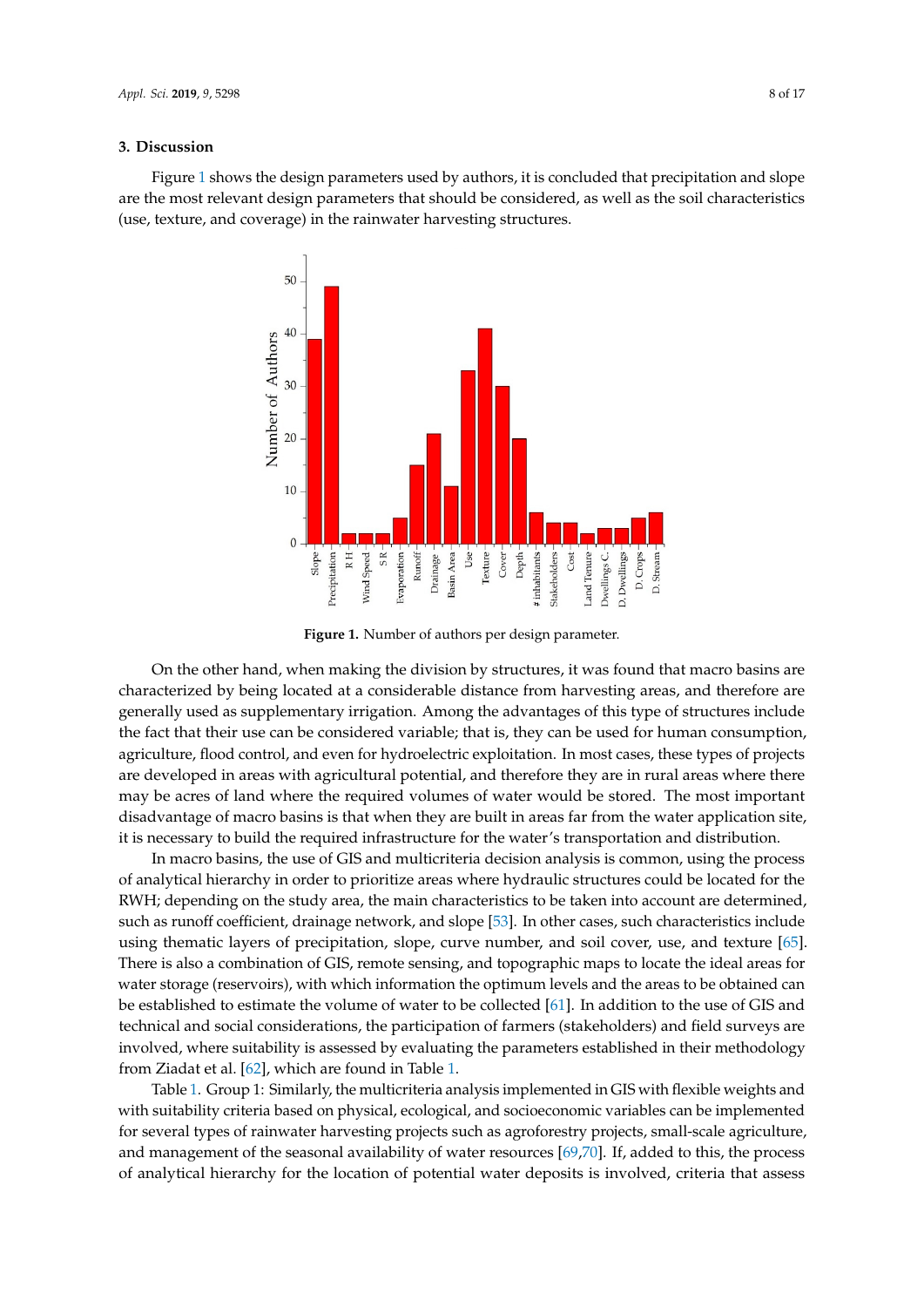the suitability for water collection are established and a reservoir suitability index is obtained that facilitates decision making for governmental entities [\[64](#page-14-5)[,66\]](#page-14-7).

With the use of remote sensing images and a digital elevation model (DEM), an analysis of the drainage network can be made, and using the curve number of the United States Soil Conservation Service, the salinity is reduced in the ephemeral currents in semi-arid zones [\[60\]](#page-14-1).

In this sense, there are methodologies that use models with few parameters (see Table [1\)](#page-3-0), which can be used in developing countries through using global data [\[55](#page-13-13)[,67\]](#page-14-8) to generate maps with water capture rates estimating the availability of runoff, evaporation losses, and the size of the basin [\[55\]](#page-13-13).

In general terms, reservoirs include dykes or dams that allow storing water or are simply used for runoff water collection. However, in some cases, tanks of varied materials are built; that is, natural land is not used as a container, obtaining its optimal location by estimating the cost of the driving system and the tank [\[54\]](#page-13-12).

Additionally, there are reported cases of water collection from roofs of houses to supply communities, where economic aspects are evaluated considering the possible benefits and socioeconomic characteristics of the population [\[59\]](#page-14-0). Remote sensing, precipitation, and water balance are also used to locate areas where domestic water collection could be done for domestic drinking water demand (drinking and cooking) or like domestic demands (drinking, cooking, and hygiene needs) [\[68\]](#page-14-9). In addition to domestic use, this system has been implemented for family gardens, which can be a food base for the house dwellers and even serve as an economic support, where climatic conditions, material, and roof area influence the evaluation of this methodology for rainwater use [\[63\]](#page-14-4).

In short, the use of GIS, remote sensing, and hierarchical weighting and multicriteria analysis are important to facilitate decision making for government entities, since through them, runoff capacity is determined, planned, and evaluated for the potential use of rainwater in an area [\[56\]](#page-13-14), even allowing the creation of computer programs with which to determine the size of reservoirs and the geometry that they should have, while also taking into account the sizes of the field and the cultivation system implemented by the farmer along with an evapotranspiration model [\[58\]](#page-13-16).

Regarding the micro-basins (group 2), the main advantage lies in being used for crops, being the collection of water "in situ", that is, done in the same field where the plantation is made, either within the area where the plant is located or with an impluvium area that serves as a basin and is subsequently stored close to the cultivation area. Among the disadvantages, it is found that in several cases supplementary irrigation is required, such as for instance in Kharagpur, India, where the benefits of supplementary irrigation were studied in relation to the productivity and an economic analysis of profitability was made to evaluate rice production [\[114\]](#page-16-16). In Group 2, it is important to consider the characteristics of the soil because it is associated with agricultural productivity, which is necessary for this type of water use. Regarding the disadvantages, the types of catchment structures involved in this group cannot be used for domestic or other uses, since there is no reservoir for water storage.

Micro-basins can be used in small farms requiring water for the subsistence of their crops (e.g., rice); however, they must be supported in the supplementary irrigation, which allows savings regarding the amount of water required for cultivation [\[72\]](#page-14-13).

Similar to Group 1, in this group, the locations of hydraulic structures for collecting rainwater for agricultural uses involving topographic data, soils, vegetation, hydrology and meteorology, can be established through using GIS and satellite images (before and after the rain) [\[73](#page-14-14)[,78,](#page-14-19)[82\]](#page-15-3). On the other hand, Ziadat et al. [\[75\]](#page-14-16) use GIS incorporating socioeconomic aspects and criteria such as slope, depth, texture, and soil stoniness, while Mbilinyi et al. [\[76\]](#page-14-17) also use field inspection to locate the ideal sites through criteria weighting and analytical hierarchy process. They can be refined by making the assessment at the basin level but giving emphasis at the sub-basin level and over time to understand the hydrological processes occurring in the RWHS by simulating water balance, allowing options for optimization [\[86\]](#page-15-7).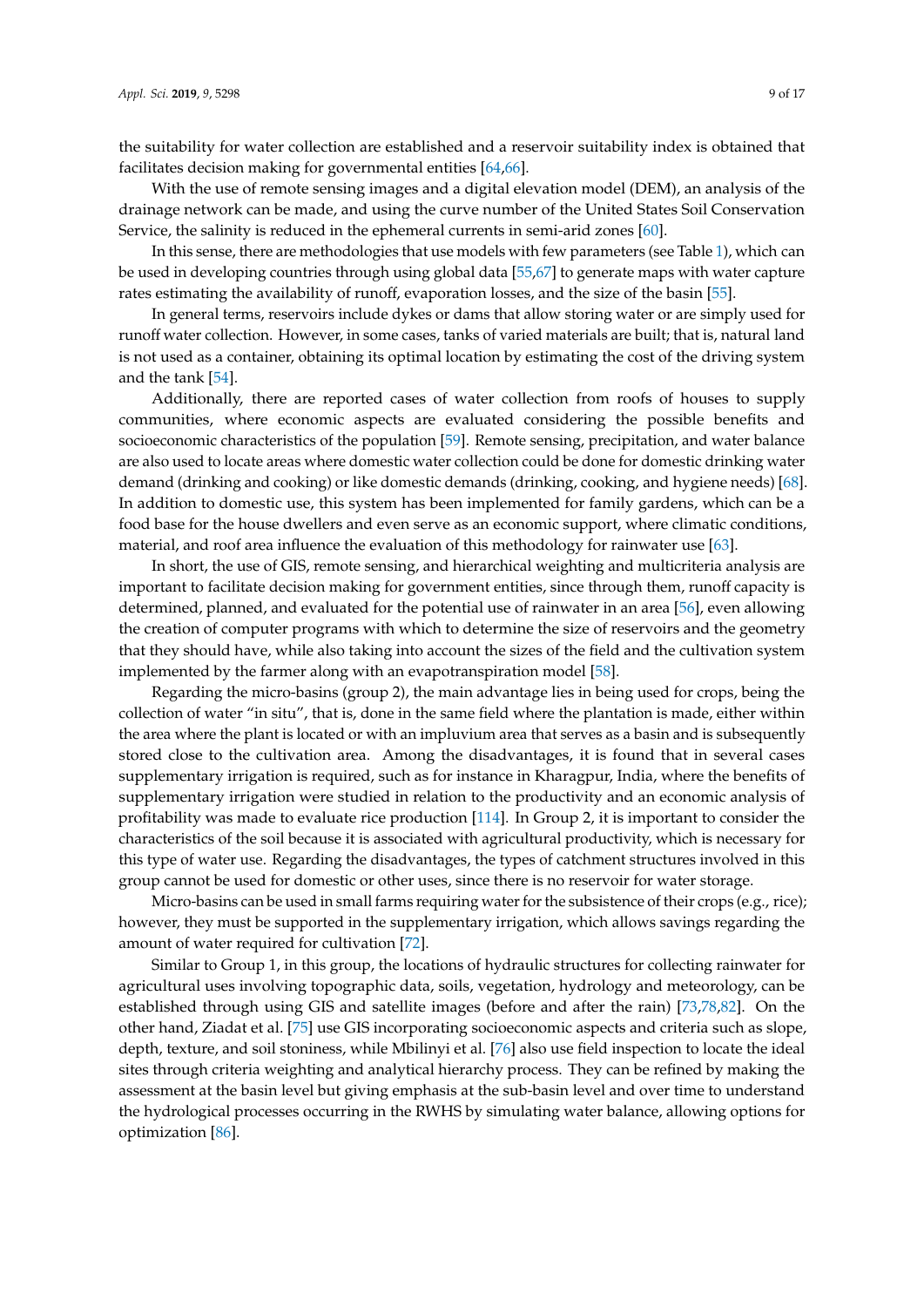In other cases, the aim is to determine the efficiency of rainwater harvesting systems through experimentation and using satellite images for the large-scale planning of water resources in the territory, focusing on olive crops and engaging with the stakeholders in the study area [\[74\]](#page-14-15).

In the same way, micro-basins allow monitoring the balance of water and sediments [\[78\]](#page-14-19), as well as runoff behavior, sedimentation, and soil moisture [\[79\]](#page-15-0), demonstrating in these aspects the type and depth of soil influence, tillage, and the management by the farmer [\[82\]](#page-15-3). Identifying these sites and techniques for water conservation in soils is a useful tool for carrying out resource conservation programs involved in the integral management of water resources [\[84\]](#page-15-5).

Generally, the methodologies related to micro-basins aim to select the ideal areas to locate rainwater harvesting sites, considering the type of hydraulic structure to be implemented [\[83\]](#page-15-4), as well as making it financially and time-sensitive [\[34\]](#page-12-15).

Group 3 was related to the structures for recharging aquifers, which are important for arid and semi-arid zones, where water sources are aquifers captured through deep wells. Considering this, parameters that have more weight are related to the characteristics of the soil, due to its permeability. Therefore, the infiltration capacity will depend on these to make the respective recharge.

This group also uses GIS (with thematic maps) and remote sensing to identify possible runoff areas and sites for the construction of hydraulic structures for soil and water conservation, considering the following as decision-making rules: the slope, soil permeability, and runoff, as well as integrating land-use and texture maps [\[89\]](#page-15-10). In addition, other methodologies follow an analytical hierarchy process with decision rules to subsequently validate the information in the field and thus verify the suitability of the implementation of the selected sites [\[92,](#page-15-13)[93,](#page-15-14)[96,](#page-15-17)[97\]](#page-15-18).

In addition, some authors involve topography and generate maps of the drainage network and hydrological group of the soil, superimposing them to locate the ideal sites for rainwater collection structures [\[92\]](#page-15-13). Others involve costs of collection and usufruct; therefore, the storage capacity and the location limit of the urban area are contemplated, as well as the cost of the land and the implementation of the rainwater harvesting system, to finally determine the economic benefit when compared to the cost of drinking water in the region [\[93\]](#page-15-14). It should be noted that Sekar and Randhir [\[93\]](#page-15-14) proposed this methodology to be used in rural areas and peri-urban areas, which determines the benefit when compared to the cost of drinking water to be supplied in homes or on farms.

As well as establishing methods for selecting the right site for the construction of rainwater harvesting structures in rural areas, experimental studies are made in the field to determine the impact of groundwater recharge in the local area (zone) analyzed and in the surrounding sites [\[94\]](#page-15-15). In a similar manner, studying the techniques through which these types of structures for water capture impact irrigation agriculture are verified is necessary to develop a study at the sub-basin level. This allows concluding that as the area for the use of rainwater increases, it reaches a limit capacity where additional hydraulic structures do not increase the groundwater reserve but rather reduce the flow of currents [\[95\]](#page-15-16).

In Group 4, the authors focus on diverse types of rainwater collection structures that exist (macro basin, micro basin, or aquifer recharge). They do not use a specific type of structure; instead, their focus is directed toward the suitable construction place of each, having the score of the input parameters to obtain the best performance of the RWHS.

This is how Banai-Kashani [\[99\]](#page-16-1) affirms that there is a critical deficiency in those methodologies requiring the judgment of experts: when there are standards for the score evaluation, there are no problems when doing the weights, but when they are unfamiliar problems and the scores have not yet been defined or even existing ones are discredited, subjectivities are incurred. Considering this, the process of analytical hierarchy is used as a solution for the biases present in the expert judgment methodology to select suitable sites regardless of the type of hydraulic structure for catchment intended to be implemented in the study area [\[99\]](#page-16-1). Multicriteria analysis is also used, and in some cases, location restrictions and maps made with GIS are used as well to superimpose them and establish the appropriate collection sites [\[87](#page-15-8)[,102](#page-16-4)[,105,](#page-16-7)[106\]](#page-16-8).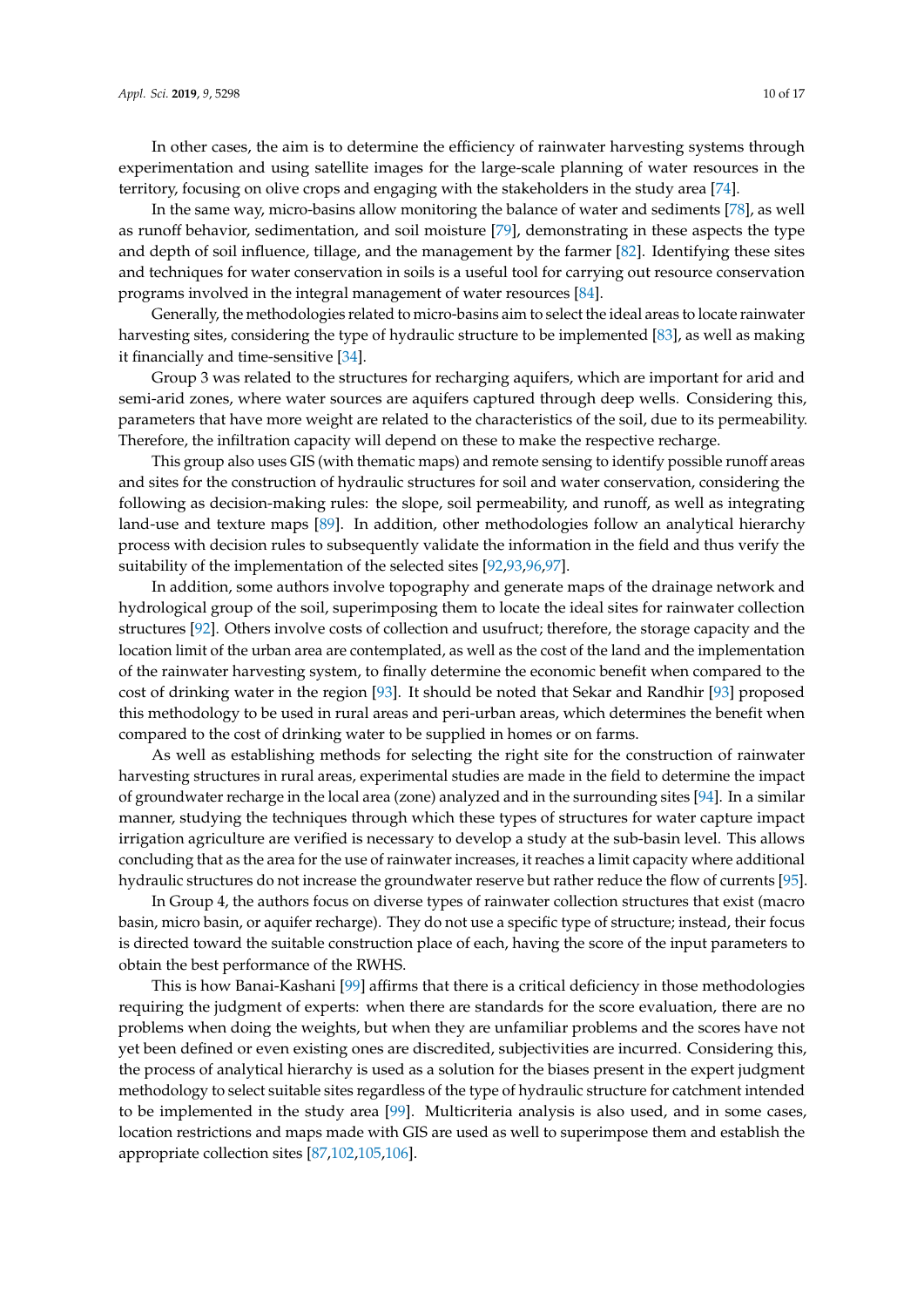The process of analytical hierarchy is supported by multicriteria analysis based on maps developed using GIS and remote sensing to locate the different suitable sites for the construction of structures for rainwater collection, being the methodology applicable to any area due to the flexibility of scores [\[101\]](#page-16-3).

This group also analyzes the productivity of soil and amount of water retained in it, which are accompanied by supplementary irrigation, where the success or failure of these rainwater harvesting systems is marked by the socioeconomic conditions of the population to the implementation of the technique and the perception of risk and profitability of farmers [\[46](#page-13-4)[,100\]](#page-16-2). It also facilitates its use for reforestation and the planting of fruit trees, as well as increases the productivity of arable and grazing lands, increasing yields and reducing crop losses [\[100\]](#page-16-2).

Similarly, some authors take into consideration geometric characteristics to determine the volume of water to be captured according to a specific return period [\[103\]](#page-16-5) and the generation of runoff [\[106\]](#page-16-8) and even the consultation of stakeholders to obtain the most appropriate area, considering the knowledge of the population in relation to the construction of these systems [\[71\]](#page-14-12).

The fifth group (reserve tillage systems) makes use of machinery to build footprints in the earth. This method is similar conservation tillage but generates water storage obtained by the formation of small surface deposits [\[109\]](#page-16-11). Essentially, the advantage of this method is that it improves soil moisture and increases agricultural productivity, which is associated with soil texture and consequently its productivity. In addition, this system is used to avoid erosion problems [\[51\]](#page-13-9).

The group was considered especially, since in the majority field, experiments are carried out to determine productivity, contemplating the characteristics of the crop, the soil, and the precipitation in the study area. Additionally, a reduction in soil erosion is obtained with this type of RWHS.

Experimental studies have focused on determining the effect of reservoir tillage on the amount of water contained in the soil, with treatments carried out with low and high soil compaction [\[108,](#page-16-10)[109\]](#page-16-11). Other aspects through which it is analyzed with are the slope, density of the soil, and intensities of precipitation [\[112\]](#page-16-14).

To calculate the efficiency of reservoir tillage, this was compared with no reservoir or conventional tillage [\[108,](#page-16-10)[110,](#page-16-12)[111\]](#page-16-13), zero tillage, minimum tillage, rainwater collection in the field, and Daling plowing [\[113\]](#page-16-15).

## **4. Conclusions**

The design parameters used were identified from the references on the methodologies carried out for RWHS in rural areas. The most relevant being the type of soil, average rainfall, and physiographic characteristics for planning and potential sites to construct rainwater harvesting structures that guarantee IWRM.

On the other hand, the challenge of these methodologies regards the data availability from the study area. In the case of rainfall, there is a problem related to the quantity and quality of the data of the weather stations located within, and sometimes the length of records is not adequate to perform a reliable variable analysis. Regarding the soil characteristics, information is scarce in developing countries, and it is necessary to apply methodologies for determination such as remote sensors, with subsequent verification and validation on the ground.

With the use of GIS and available cartography for a study area, the morphometric parameters of a river basin are estimated, which allows explaining the dynamics runoff.

Generally, the physiographic characteristics and spatial distribution of rainfall rates are fundamental to explain phenomena occurrence such as floods and erosive processes. Nonetheless, the impact of these types of events will depend on territorial management in the basin.

The application of GIS along with multicriteria analysis and analytical hierarchy processes make up a robust procedure for decision making, since the weights that are assigned to each design parameter should be considered in the RWHS selection, allowing researchers to be assertive in the choice of potential sites for the planning and construction of the runoff harvesting structures.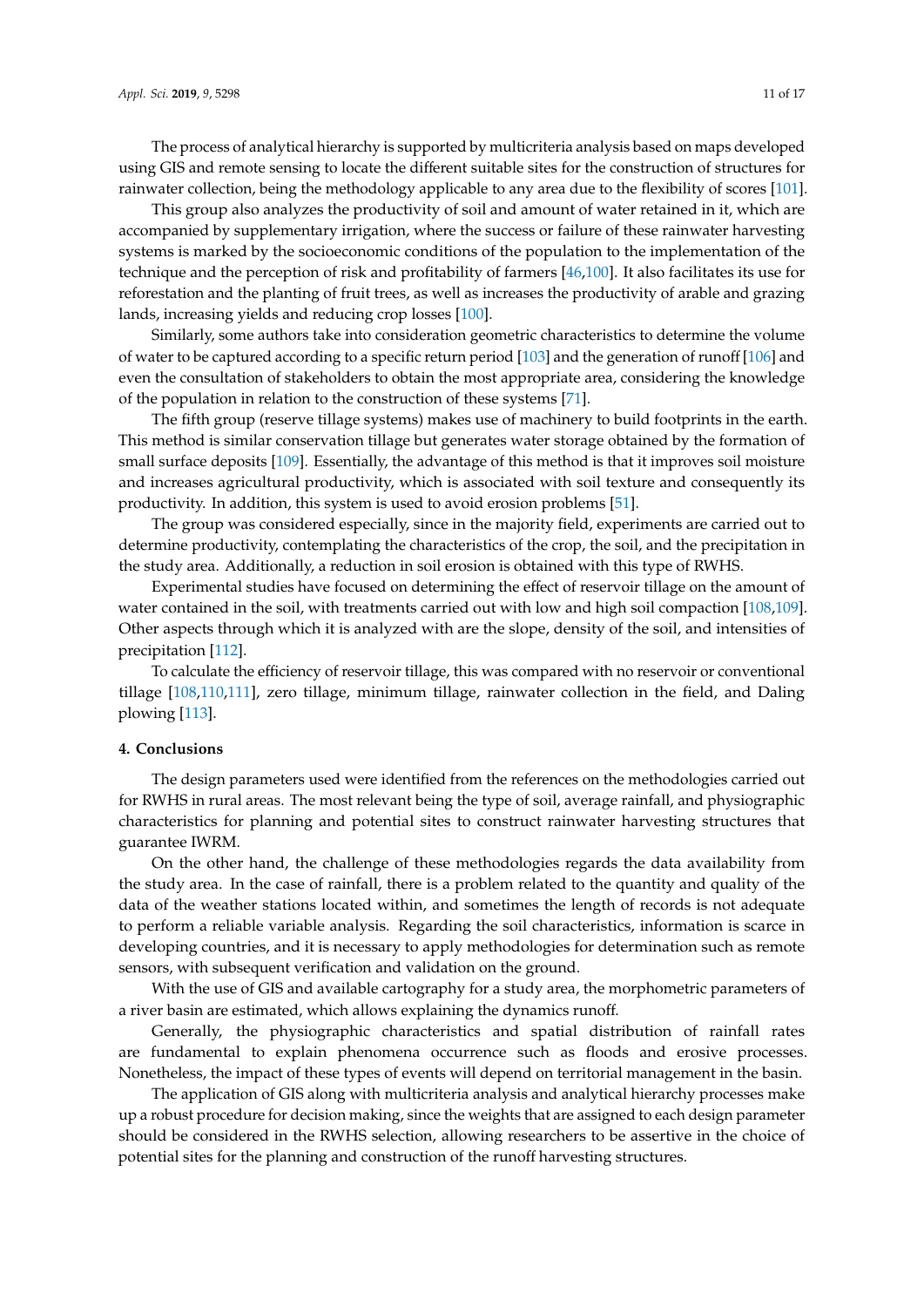Finally, to increase agricultural productivity, policies are required to guarantee financial support from government institutions to farmers, as well as technical training for the construction and sustainability of these systems.

**Author Contributions:** Conceptualization, discussion, and conclusions: L.M.-A., A.A.L.-L., and A.L.-R.; harvesting techniques: L.M.-A.

**Funding:** This research was funded by the Universidad Pontificia Bolivariana Seccional Montería, grant number 212-07/17-G018, and the APC was funded by Universidad Pontificia Bolivariana Seccional Montería.

**Acknowledgments:** The study was conducted as research project number 212-07/17-G018 in the Faculty of Civil Engineering of Universidad Pontificia Bolivariana (Colombia), and financed by Universidad Pontificia Bolivariana Seccional Montería and Universidad Autónoma de Baja California Campus Ensenada.

**Conflicts of Interest:** The authors declare no conflict of interest.

### **References**

- <span id="page-11-0"></span>1. Medeiros, A.S.; Wood, P.; Wesche, S.D.; Bakaic, M.; Peters, J.F. Water security for northern peoples: Review of threats to Arctic freshwater systems in Nunavut, Canada. *Reg. Environ. Chang.* **2017**, *17*, 635–647. [\[CrossRef\]](http://dx.doi.org/10.1007/s10113-016-1084-2)
- 2. Koehler, A. Water use in LCA: Managing the planet's freshwater resources. *Int. J. Life Cycle Assess.* **2008**, *13*, 451–455. [\[CrossRef\]](http://dx.doi.org/10.1007/s11367-008-0028-6)
- <span id="page-11-1"></span>3. Vörösmarty, C.J.; McIntyre, P.B.; Gessner, M.O.; Dudgeon, D.; Prusevich, A.; Green, P.; Glidden, S.; Bunn, S.E.; Sullivan, C.A.; Liermann, C.R.; et al. Global threats to human water security and river biodiversity. *Nature* **2010**, *467*, 555–561. [\[CrossRef\]](http://dx.doi.org/10.1038/nature09440) [\[PubMed\]](http://www.ncbi.nlm.nih.gov/pubmed/20882010)
- <span id="page-11-2"></span>4. Petersen-Perlman, J.D.; Veilleux, J.C.; Wolf, A.T. International water conflict and cooperation: Challenges and opportunities. *Water Int.* **2017**, *42*, 105–120. [\[CrossRef\]](http://dx.doi.org/10.1080/02508060.2017.1276041)
- <span id="page-11-3"></span>5. Sainz Santamaría, J.; Becerra, M. Los conflictos por el agua en México. *Gac. Ecol.* **2002**, *67*, 61–68.
- 6. Dos Santos, S.; Adams, E.A.; Neville, G.; Wada, Y.; de Sherbinin, A.; Mullin Bernhardt, E.; Adamo, S.B. Urban growth and water access in sub-Saharan Africa: Progress, challenges, and emerging research directions. *Sci. Total Environ.* **2017**, *607*, 497–508. [\[CrossRef\]](http://dx.doi.org/10.1016/j.scitotenv.2017.06.157)
- <span id="page-11-4"></span>7. Hashim, H.; Hudzori, A.; Yusop, Z.; Ho, W.S. Simulation based programming for optimization of large-scale rainwater harvesting system: Malaysia case study. *Resour. Conserv. Recycl.* **2013**, *80*, 1–9. [\[CrossRef\]](http://dx.doi.org/10.1016/j.resconrec.2013.05.001)
- <span id="page-11-5"></span>8. Garrote, L. Managing Water Resources to Adapt to Climate Change: Facing Uncertainty and Scarcity in a Changing Context. *Water Resour Manag.* **2017**, *31*, 2951–2963. [\[CrossRef\]](http://dx.doi.org/10.1007/s11269-017-1714-6)
- 9. Miranda, J.D. Cambio climático y patrones de precipitación: Efecto sobre las comunidades vegetales semiáridas. *Ecosistemas* **2008**, *17*, 161–165.
- 10. Allen, M.R.; Ingram, W.J. Constraints on future changes in climate and the hydrologic cycle. *Nature* **2002**, *419*, 224–232. [\[CrossRef\]](http://dx.doi.org/10.1038/nature01092)
- <span id="page-11-6"></span>11. Kristvik, E.; Muthanna, T.M.; Alfredsen, K. Assessment of future water availability under climate change, considering scenarios for population growth and ageing infrastructure. *J. Water Clim. Chang.* **2019**, *10*, 1–12. [\[CrossRef\]](http://dx.doi.org/10.2166/wcc.2018.096)
- <span id="page-11-7"></span>12. Dimri, A.P.; Thayyen, R.J.; Kibler, K.; Stanton, A.; Jain, S.K.; Tullos, D.; Singh, V.P. A review of atmospheric and land surface processes with emphasis on flood generation in the Southern Himalayan rivers. *Sci. Total Environ.* **2016**, *556*, 98–115. [\[CrossRef\]](http://dx.doi.org/10.1016/j.scitotenv.2016.02.206) [\[PubMed\]](http://www.ncbi.nlm.nih.gov/pubmed/26974566)
- <span id="page-11-8"></span>13. Rigo, T.; Llasat, M.C. A methodology for the classification of convective structures using meteorological radar: Application to heavy rainfall events on the Mediterranean coast of the Iberian Peninsula. *Nat. Hazards Earth Syst. Sci.* **2004**, *4*, 59–68. [\[CrossRef\]](http://dx.doi.org/10.5194/nhess-4-59-2004)
- <span id="page-11-9"></span>14. Domínguez-Mora, R.; Arganis-Juárez, M.L.; Mendoza-Reséndiz, A.; Carrizosa-Elizondo, E.; EchavarrÍa-Soto, B. Storms generator method that preserves their historical statistical characteristics. Application to Mexico City basin daily rainfall fields. *Atmósfera* **2013**, *26*, 27–43.
- <span id="page-11-10"></span>15. De Paola, F.; Giugni, M.; Cornacchia, M.E.; Libralato, G.; Lofrano, G. A rainfall data analysis for the archeological drawing of the Augustan aqueduct route. *J. Cult. Herit.* **2016**, *19*, 395–401. [\[CrossRef\]](http://dx.doi.org/10.1016/j.culher.2016.01.006)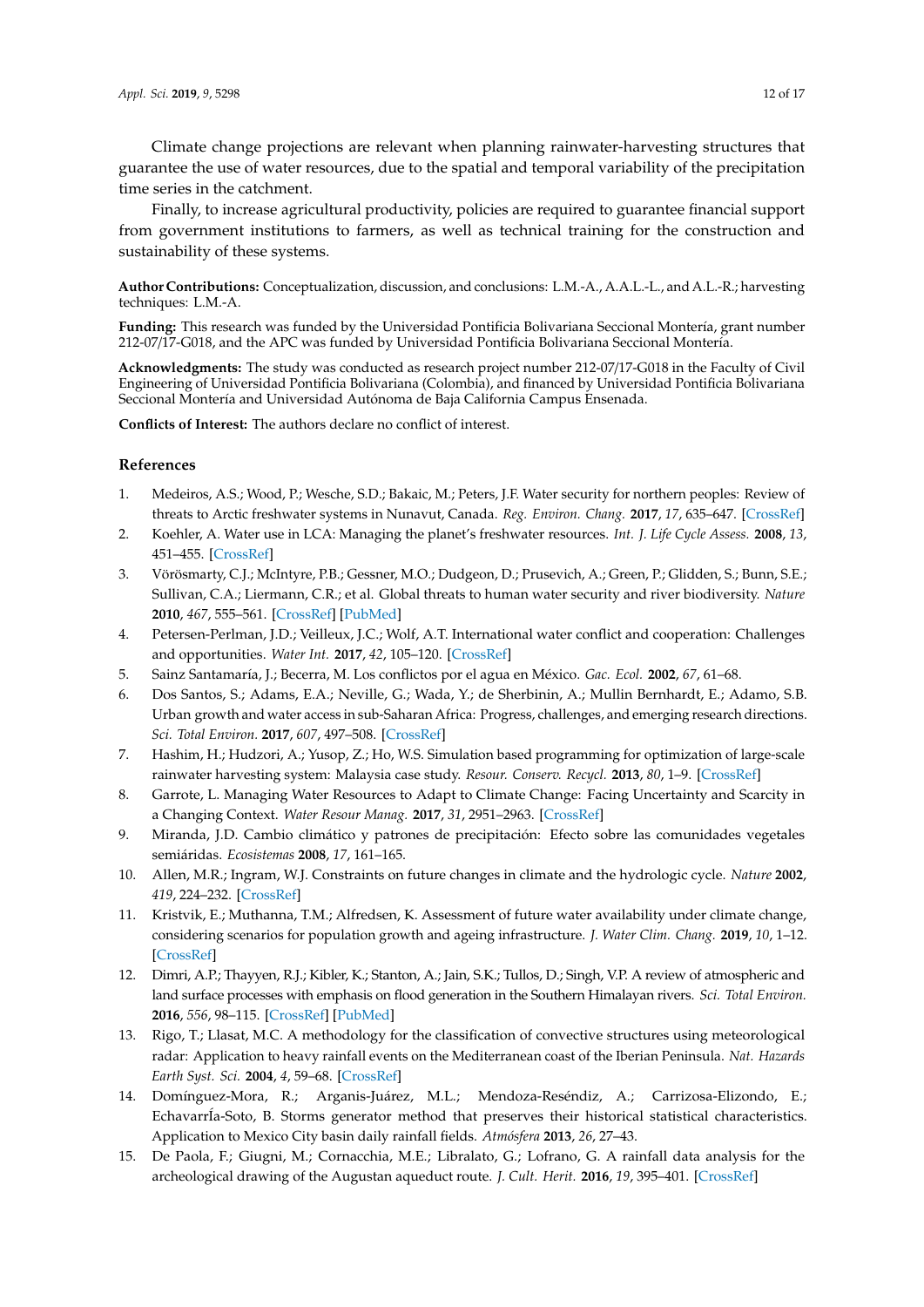- <span id="page-12-0"></span>16. Köppen, W. Klassifikation der Klimate nach Temperatur, Niederschlag und Jahresablauf [Classification of climates according to temperature, precipitation and seasonal cycle]. *Petermanns Geogr. Mitt.* **1918**, *64*, 193–203.
- <span id="page-12-1"></span>17. Appan, A. A dual-mode system for harnessing roofwater for non-potable uses. *Urban Water* **2000**, *1*, 317–321. [\[CrossRef\]](http://dx.doi.org/10.1016/S1462-0758(00)00025-X)
- <span id="page-12-10"></span>18. Gikas, G.D.; Tsihrintzis, V.A. Assessment of water quality of first-flush roof runoff and harvested rainwater. *J. Hydrol.* **2012**, *466*, 115–126. [\[CrossRef\]](http://dx.doi.org/10.1016/j.jhydrol.2012.08.020)
- <span id="page-12-2"></span>19. Vohland, K.; Barry, B. A review of in situ rainwater harvesting (RWH) practices modifying landscape functions in African drylands. *Agric. Ecosyst. Environ.* **2009**, *131*, 119–127. [\[CrossRef\]](http://dx.doi.org/10.1016/j.agee.2009.01.010)
- <span id="page-12-3"></span>20. Nachshon, U.; Netzer, L.; Livshitz, Y. Land cover properties and rain water harvesting in urban environments. *Sustain. Cities Soc.* **2016**, *27*, 398–406. [\[CrossRef\]](http://dx.doi.org/10.1016/j.scs.2016.08.008)
- <span id="page-12-4"></span>21. Oweis, T.; Hachum, A. Water harvesting and supplemental irrigation for improved water productivity of dry farming systems in West Asia and North Africa. *Agric. Water Manag.* **2006**, *80*, 57–73. [\[CrossRef\]](http://dx.doi.org/10.1016/j.agwat.2005.07.004)
- 22. Agriculture Organization of the United Nations; Soil Resources, Conservation Service, Agriculture Organization of the United Nations; Land, Water Development Division. *Soil Tillage in Africa: Needs and Challenges*; Food & Agriculture Organization: Rome, Italy, 1993.
- <span id="page-12-5"></span>23. Salem, H.M.; Valero, C.; Muñoz, M.Á.; Gil-Rodríguez, M. Effect of integrated reservoir tillage for in-situ rainwater harvesting and other tillage practices on soil physical properties. *Soil Tillage Res.* **2015**, *151*, 50–60. [\[CrossRef\]](http://dx.doi.org/10.1016/j.still.2015.02.009)
- <span id="page-12-6"></span>24. Pacey, A.; Cullis, A. *Rainwater Harvesting: The Collection of Rainfall and Runo*ff *in Rural Areas*; Intermediate Technology Publications: London, UK, 1986.
- <span id="page-12-7"></span>25. Mekonnen, M.; Melesse, A.M.; Keesstra, S.D. Spatial Runoff Estimation and Mapping of Potential Water Harvesting Sites: A GIS and Remote Sensing Perspective, Northwest Ethiopia. In *Landscape Dynamics, Soils and Hydrological Processes in Varied Climates*; Melesse, A.M., Abtew, W., Eds.; Springer: Cham, Switzerland, 2016; pp. 565–584. ISBN 978-3-319-18786-0.
- <span id="page-12-8"></span>26. Domènech, L.; Saurí, D. A comparative appraisal of the use of rainwater harvesting in single and multi-family buildings of the Metropolitan Area of Barcelona (Spain): Social experience, drinking water savings and economic costs. *J. Clean. Prod.* **2011**, *19*, 598–608. [\[CrossRef\]](http://dx.doi.org/10.1016/j.jclepro.2010.11.010)
- <span id="page-12-9"></span>27. Zeng, B.; Tan, H.; Wu, L. A New Approach to Urban Rainwater Management. *J. China Univ. Min. Technol.* **2007**, *17*, 82–84. [\[CrossRef\]](http://dx.doi.org/10.1016/S1006-1266(07)60018-2)
- <span id="page-12-11"></span>28. Basinger, M.; Montalto, F.; Lall, U. A rainwater harvesting system reliability model based on nonparametric stochastic rainfall generator. *J. Hydrol.* **2010**, *392*, 105–118. [\[CrossRef\]](http://dx.doi.org/10.1016/j.jhydrol.2010.07.039)
- 29. Chilton, J.C.; Maidment, G.G.; Marriott, D.; Francis, A.; Tobias, G. Case study of a rainwater recovery system in a commercial building with a large roof. *Urban Water* **2000**, *1*, 345–354. [\[CrossRef\]](http://dx.doi.org/10.1016/S1462-0758(00)00032-7)
- 30. Gurung, T.R.; Sharma, A. Communal rainwater tank systems design and economies of scale. *J. Clean. Prod.* **2014**, *67*, 26–36. [\[CrossRef\]](http://dx.doi.org/10.1016/j.jclepro.2013.12.020)
- 31. Rashidi Mehrabadi, M.H.; Saghafian, B.; Haghighi Fashi, F. Assessment of residential rainwater harvesting efficiency for meeting non-potable water demands in three climate conditions. *Resour. Conserv. Recycl.* **2013**, *73*, 86–93. [\[CrossRef\]](http://dx.doi.org/10.1016/j.resconrec.2013.01.015)
- <span id="page-12-12"></span>32. Lara, J.; Torres, A.; Campos, M.; Duarte, L.; Echeverri, J.; Villegas, P. Using Rainwater for Irrigation, Hard Surface & Façade Cleaning at Pontificia Universidad Javeriana's. *Pontif. Univ. Javer.* **2007**, *11*, 193–202.
- <span id="page-12-13"></span>33. Karpouzoglou, T.; Barron, J. A global and regional perspective of rainwater harvesting in sub-Saharan Africa's rainfed farming systems. *Phys. Chem. Earth A B C* **2014**, *72*, 43–53. [\[CrossRef\]](http://dx.doi.org/10.1016/j.pce.2014.09.009)
- <span id="page-12-15"></span>34. Napoli, M.; Cecchi, S.; Orlandini, S.; Zanchi, C.A. Determining potential rainwater harvesting sites using a continuous runoff potential accounting procedure and GIS techniques in central Italy. *Agric. Water Manag.* **2014**, *141*, 55–65. [\[CrossRef\]](http://dx.doi.org/10.1016/j.agwat.2014.04.012)
- 35. de Simon, E.; Ripoll, M.A.; Bocio, I.; Navarro, F.B.; Gallego, E. Aprovechamiento de escorrentías superficiales, mediante la formación de microcuencas, en repoblaciones de zonas semiáridas. In Proceedings of the III Congreso Forestal Español, Sociedad Española de Ciencias Forestales, Granada, Spain, 25–28 September 2001; pp. 1–5.
- <span id="page-12-14"></span>36. Taddele Dile, Y.; Karlberg, L.; Daggupati, P.; Srinivasan, R.; Wiberg, D.; Rockström, J. Assessing the implications of water harvesting intensification on upstream-downstream ecosystem services: A case study in the Lake Tana basin. *Sci. Total Environ.* **2016**, *542*, 22–35. [\[CrossRef\]](http://dx.doi.org/10.1016/j.scitotenv.2015.10.065) [\[PubMed\]](http://www.ncbi.nlm.nih.gov/pubmed/26519564)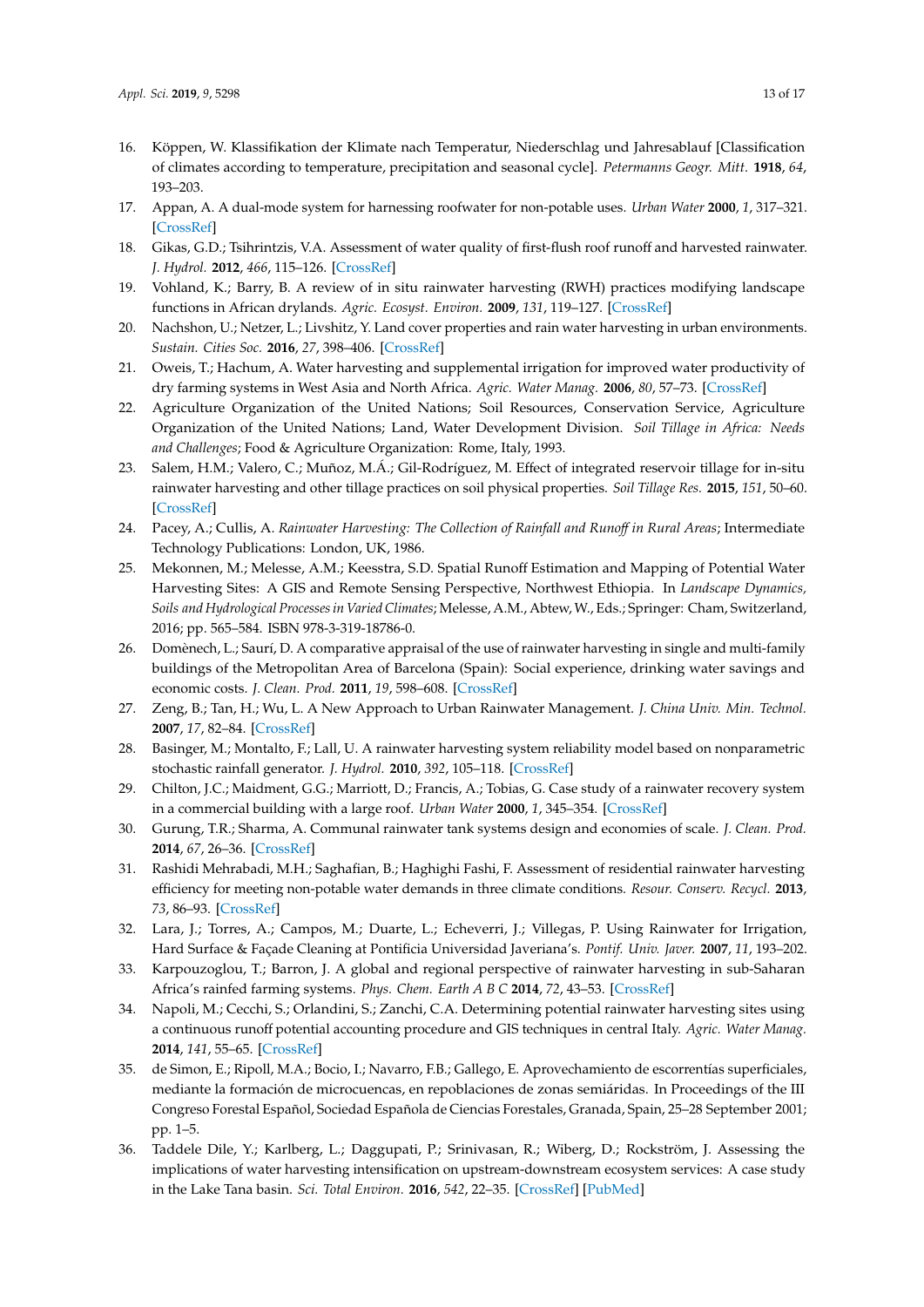- <span id="page-13-0"></span>37. Dobrowsky, P.H.; Carstens, M.; De Villiers, J.; Cloete, T.E.; Khan, W. Efficiency of a closed-coupled solar pasteurization system in treating roof harvested rainwater. *Sci. Total Environ.* **2015**, *536*, 206–214. [\[CrossRef\]](http://dx.doi.org/10.1016/j.scitotenv.2015.06.126) [\[PubMed\]](http://www.ncbi.nlm.nih.gov/pubmed/26218559)
- 38. Farreny, R.; Morales-Pinzón, T.; Guisasola, A.; Tayà, C.; Rieradevall, J.; Gabarrell, X. Roof selection for rainwater harvesting: Quantity and quality assessments in Spain. *Water Res.* **2011**, *45*, 3245–3254. [\[CrossRef\]](http://dx.doi.org/10.1016/j.watres.2011.03.036) [\[PubMed\]](http://www.ncbi.nlm.nih.gov/pubmed/21492898)
- 39. De Kwaadsteniet, M.; Dobrowsky, P.H.; Van Deventer, A.; Khan, W.; Cloete, T.E. Domestic rainwater harvesting: Microbial and chemical water quality and point-of-use treatment systems. *Water Air Soil Pollut.* **2013**, *224*, 1629. [\[CrossRef\]](http://dx.doi.org/10.1007/s11270-013-1629-7)
- 40. Lee, J.Y.; Bak, G.; Han, M. Quality of roof-harvested rainwater—Comparison of different roofing materials. *Environ. Pollut.* **2012**, *162*, 422–429. [\[CrossRef\]](http://dx.doi.org/10.1016/j.envpol.2011.12.005)
- 41. Leong, J.Y.C.; Chong, M.N.; Poh, P.E.; Hermawan, A.; Talei, A. Longitudinal assessment of rainwater quality under tropical climatic conditions in enabling effective rainwater harvesting and reuse schemes. *J. Clean. Prod.* **2017**, *143*, 64–75. [\[CrossRef\]](http://dx.doi.org/10.1016/j.jclepro.2016.12.149)
- 42. Nosrati, K. Identification of a water quality indicator for urban roof runoff. *Sustain. Water Qual. Ecol.* **2017**, *9*, 78–87. [\[CrossRef\]](http://dx.doi.org/10.1016/j.swaqe.2017.07.001)
- <span id="page-13-1"></span>43. Lee, M.; Kim, M.; Kim, Y.; Han, M. Consideration of rainwater quality parameters for drinking purposes: A case study in rural Vietnam. *J. Environ. Manag.* **2017**, *200*, 400–406. [\[CrossRef\]](http://dx.doi.org/10.1016/j.jenvman.2017.05.072)
- <span id="page-13-2"></span>44. Alamdari, N.; Sample, D.J.; Liu, J.; Ross, A. Assessing climate change impacts on the reliability of rainwater harvesting systems. *Resour. Conserv. Recycl.* **2018**, *132*, 178–189. [\[CrossRef\]](http://dx.doi.org/10.1016/j.resconrec.2017.12.013)
- <span id="page-13-3"></span>45. FAO. *Feasibility Study of Rainwater Harvesting for Agriculture in the Caribbean Subregion*; FAO: Rome, Italy, 2014.
- <span id="page-13-4"></span>46. Oweis, T.; Hachum, A.; Kijne, J. *Water Harvesting and Supplementary Irrigation for Improved Water Use E*ffi*ciency in Dry Areas*; International Water Management Institute: Colombo, Sri Lanka, 1999; ISBN 9290903783.
- <span id="page-13-5"></span>47. Oweis, T.; Prinz, D.; Hachum, A.Y. *Rainwater Harvesting for Agriculture in the Dry Areas*; CRC Press/Balkema, Taylor & Francis: London, UK, 2012; ISBN 0-415-62114-3.
- <span id="page-13-6"></span>48. FAO. *Strengthening Agricultural Water E*ffi*ciency and Productivity on African and Global Level*; FAO: Rome, Italy, 2016; ISBN 978-92-5-109350-4.
- <span id="page-13-7"></span>49. Critchley, W.; Siegert, K.; Chapman, C.; Finkel, M. *Water Harvesting: A Manual for Design and Construction of Water Harvesting Schemes for Plant Production*, 1st ed.; FAO: Rome, Italy, 1991; ISBN 978-3-905835-35-9.
- <span id="page-13-8"></span>50. van Steenbergen, F.; Tuinhof, A.; van Beusekom, M. *Managing the Water Bu*ff*er for Development and Climate Change Adaptation: Groundwater Recharge, Retention, Reuse and Rainwater Storage*; s.n.: S.l.; Wageningen Academic Publishers: Wageningen, The Netherlands, 2010; ISBN 978-90-79658-03-9.
- <span id="page-13-9"></span>51. Norton, L.D.; Chaudhari, K.; Flanagan, D. Erosion Control Using Soil Amendments and Other Low Cost Methods Prior to Establishment of Vegetation. In Proceedings of the 12th ISCO Conference, Beijing, China, 26–31 May 2002; Ministry of Water Resources, People's Republic of China: Beijing, China, 2002; p. 6.
- <span id="page-13-10"></span>52. Ventura, E., Jr.; Norton, D.; Ward, K.; López-Bautista, M.; Tapia-Naranjo, A. "In Situ" water harvesting for crop production in semiarid regions. In Proceedings of the XI IRCSA CONFERENCE, International Conference on Rainwater Catchmet Systems Association, Texcoco, Mexico, 22–26 September 2003; pp. 1–23.
- <span id="page-13-11"></span>53. Gupta, K.K.; Deelstra, J.; Sharma, K.D. Estimation of water harvesting potential for a semiarid area using GIS and remote sensing. In Proceedings of the Rabat Symposium S3, Rabat, Morocco, 23 April–3 May 1997; IASH Public: Wallingford, UK; pp. 53–62.
- <span id="page-13-12"></span>54. Srivastava, R.C. Methodology for design of water harvesting system for high rainfall areas. *Agric. Water Manag.* **2001**, *47*, 37–53. [\[CrossRef\]](http://dx.doi.org/10.1016/S0378-3774(00)00095-0)
- <span id="page-13-13"></span>55. Senay, G.B.; Verdin, J.P. Developing index maps of water-harvest potential in Africa. *Appl. Eng. Agric.* **2004**, *20*, 789–800. [\[CrossRef\]](http://dx.doi.org/10.13031/2013.17725)
- <span id="page-13-14"></span>56. De Winnaar, G.; Jewitt, G.P.W.; Horan, M. A GIS-based approach for identifying potential runoff harvesting sites in the Thukela River basin, South Africa. *Phys. Chem. Earth* **2007**, *32*, 1058–1067. [\[CrossRef\]](http://dx.doi.org/10.1016/j.pce.2007.07.009)
- <span id="page-13-15"></span>57. Forzieri, G.; Gardenti, M.; Caparrini, F.; Castelli, F. A methodology for the pre-selection of suitable sites for surface and underground small dams in arid areas: A case study in the region of Kidal, Mali. *Phys. Chem. Earth* **2008**, *33*, 74–85. [\[CrossRef\]](http://dx.doi.org/10.1016/j.pce.2007.04.014)
- <span id="page-13-16"></span>58. Roy, D.; Panda, S.N.; Panigrahi, B. Water balance simulation model for optimal sizing of on-farm reservoir in rainfed farming system. *Comput. Electron. Agric.* **2009**, *65*, 114–124. [\[CrossRef\]](http://dx.doi.org/10.1016/j.compag.2008.08.005)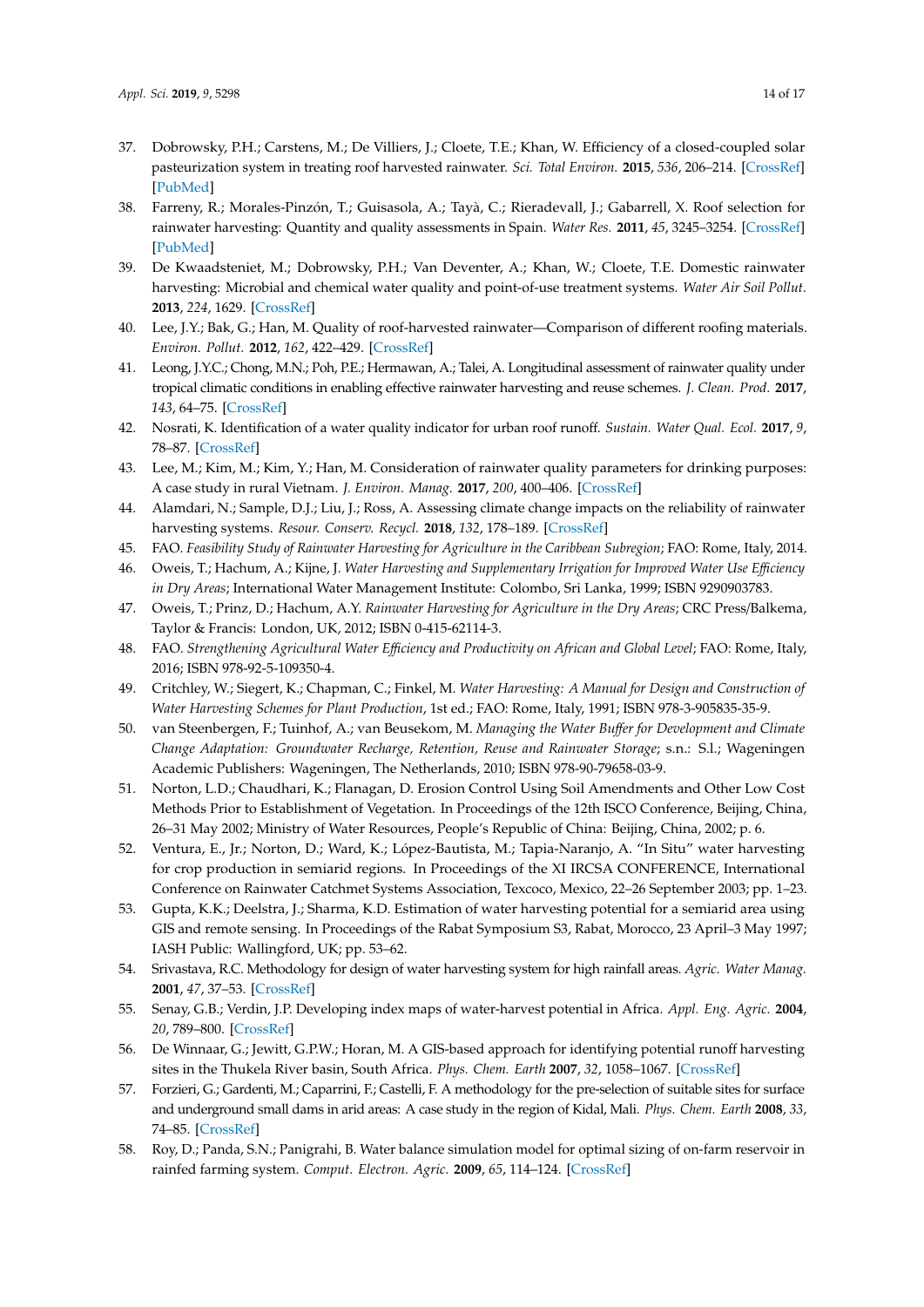- <span id="page-14-0"></span>59. Sturm, M.; Zimmermann, M.; Schütz, K.; Urban, W.; Hartung, H. Rainwater harvesting as an alternative water resource in rural sites in central northern Namibia. *Phys. Chem. Earth A B C* **2009**, *34*, 776–785. [\[CrossRef\]](http://dx.doi.org/10.1016/j.pce.2009.07.004)
- <span id="page-14-1"></span>60. Al-Daghastani, H.S. Water harvesting search in Ninevah governorate using remote sensing data. *Iraqi J. Desert Stud.* **2010**, *2*, 1–15.
- <span id="page-14-2"></span>61. Salih, S.A.; Al-Tarif, A.S.M. Using of GIS spatial analyses to study the selected location for dam reservoir on Wadi Al-Jirnaf, West of Shirqat Area, Iraq. *J. Geogr. Inf. Syst.* **2012**, *4*, 117–127. [\[CrossRef\]](http://dx.doi.org/10.4236/jgis.2012.42016)
- <span id="page-14-3"></span>62. Ziadat, F.; Bruggeman, A.; Oweis, T.; Haddad, N.; Mazahreh, S.; Sartawi, W.; Syuof, M. A participatory GIS approach for assessing land suitability for rainwater harvesting in an arid rangeland environment. *Arid Land Res. Manag.* **2012**, *26*, 297–311. [\[CrossRef\]](http://dx.doi.org/10.1080/15324982.2012.709214)
- <span id="page-14-4"></span>63. Jayasuriya, N.; Navaratne, C.M.; Nandasiri Weerasignhe, K.D.; Nawarathna, B.; Adams, R. Roof runoff capture for home garden crop cultivation in Sri Lanka. *J. Irrig. Drain. Eng.* **2014**, *140*, 05014004. [\[CrossRef\]](http://dx.doi.org/10.1061/(ASCE)IR.1943-4774.0000711)
- <span id="page-14-5"></span>64. Jabr, W.M.; El-Awar, F.A. Gis and analytic hierarchy process for siting water harvesting reservoirs. In Proceedings of the 24th Annual Esri International User Conference, San Diego, CA, USA, 9–13 August 2004; pp. 515–523.
- <span id="page-14-6"></span>65. Mahmoud, S.H.; Tang, X. Monitoring prospective sites for rainwater harvesting and stormwater management in the United Kingdom using a GIS-based decision support system. *Environ. Earth Sci.* **2015**, *73*, 8621–8638. [\[CrossRef\]](http://dx.doi.org/10.1007/s12665-015-4026-2)
- <span id="page-14-7"></span>66. Adham, A.; Riksen, M.; Ouessar, M.; Ritsema, C.J. A methodology to assess and evaluate rainwater harvesting techniques in (semi-) arid regions. *Water* **2016**, *8*, 198. [\[CrossRef\]](http://dx.doi.org/10.3390/w8050198)
- <span id="page-14-8"></span>67. Sayl, K.N.; Muhammad, N.S.; Yaseen, Z.M.; El-shafie, A. Estimation the physical variables of rainwater harvesting system using integrated GIS-based remote sensing approach. *Water Resour. Manag.* **2016**, *30*, 3299–3313. [\[CrossRef\]](http://dx.doi.org/10.1007/s11269-016-1350-6)
- <span id="page-14-9"></span>68. Mahmood, A.; Hossain, F. Feasibility of managed domestic rainwater harvesting in South Asian rural areas using remote sensing. *Resour. Conserv. Recycl.* **2017**, *125*, 157–168. [\[CrossRef\]](http://dx.doi.org/10.1016/j.resconrec.2017.06.013)
- <span id="page-14-10"></span>69. Terêncio, D.P.S.; Sanches Fernandes, L.F.; Cortes, R.M.V.; Pacheco, F.A.L. Improved framework model to allocate optimal rainwater harvesting sites in small watersheds for agro-forestry uses. *J. Hydrol.* **2017**, *550*, 318–330. [\[CrossRef\]](http://dx.doi.org/10.1016/j.jhydrol.2017.05.003)
- <span id="page-14-11"></span>70. Terêncio, D.P.S.; Sanches Fernandes, L.F.; Cortes, R.M.V.; Moura, J.P.; Pacheco, F.A.L. Rainwater harvesting in catchments for agro-forestry uses: A study focused on the balance between sustainability values and storage capacity. *Sci. Total Environ.* **2018**, *613*, 1079–1092. [\[CrossRef\]](http://dx.doi.org/10.1016/j.scitotenv.2017.09.198)
- <span id="page-14-12"></span>71. Grum, B.; Hessel, R.; Kessler, A.; Woldearegay, K.; Yazew, E.; Ritsema, C.; Geissen, V. A decision support approach for the selection and implementation of water harvesting techniques in arid and semi-arid regions. *Agric. Water Manag.* **2016**, *173*, 35–47. [\[CrossRef\]](http://dx.doi.org/10.1016/j.agwat.2016.04.018)
- <span id="page-14-13"></span>72. Bhatnagar, P.R.; Srivastava, R.C.; Bhatnagar, V.K. Management of runoff stored in small tanks for transplanted rice production in the mid-hills of Northwest Himalaya. *Agric. Water Manag.* **1996**, *30*, 107–118. [\[CrossRef\]](http://dx.doi.org/10.1016/0378-3774(95)01204-4)
- <span id="page-14-14"></span>73. Oweis, T.; Oberle, A.; Prinz, D. Determination of potential sites and methods for water harvesting in Central Syria. *Adv. Geoecol.* **1998**, *31*, 83–88.
- <span id="page-14-15"></span>74. Schiettecatte, W.; Ouessar, M.; Gabriels, D.; Tanghe, S.; Heirman, S.; Abdelli, F. Impact of water harvesting techniques on soil and water conservation: A case study on a micro catchment in southeastern Tunisia. *J. Arid Environ.* **2005**, *61*, 297–313. [\[CrossRef\]](http://dx.doi.org/10.1016/j.jaridenv.2004.09.022)
- <span id="page-14-16"></span>75. Ziadat, F.M.; Mazahreh, S.S.; Oweis, T.Y.; Bruggeman, A. A GIS-based approach for assessing water harvesting suitability in a Badia Benchmark Watershed in Jordan. In Proceedings of the 14th Internacional Soil Conservation Organization Conference (ISCO), Marrakech, Morocco, 14–19 May 2006; Volume 2006, pp. 1–4.
- <span id="page-14-17"></span>76. Mbilinyi, B.P.; Tumbo, S.D.; Mahoo, H.F.; Mkiramwinyi, F.O. GIS-based decision support system for identifying potential sites for rainwater harvesting. *Phys. Chem. Earth A B C* **2007**, *32*, 1074–1081. [\[CrossRef\]](http://dx.doi.org/10.1016/j.pce.2007.07.014)
- <span id="page-14-18"></span>77. Al Ali, Y.; Touma, J.; Zante, P.; Nasri, S.; Albergel, J. Water and sediment balances of a contour bench terracing system in a semi-arid cultivated zone (El Gouazine, central Tunisia). *Hydrol. Sci. J.* **2008**, *53*, 883–892. [\[CrossRef\]](http://dx.doi.org/10.1623/hysj.53.4.883)
- <span id="page-14-19"></span>78. Bakir, M.; Xingnan, Z. GIS and remote sensing applications for rainwater harvesting in the syrian desert (al-badia). In Proceedings of the 12th International Water Technology Conference, Water Technology Association (WTA), Alexandria, Egypt, 27–30 March 2008; pp. 1–10.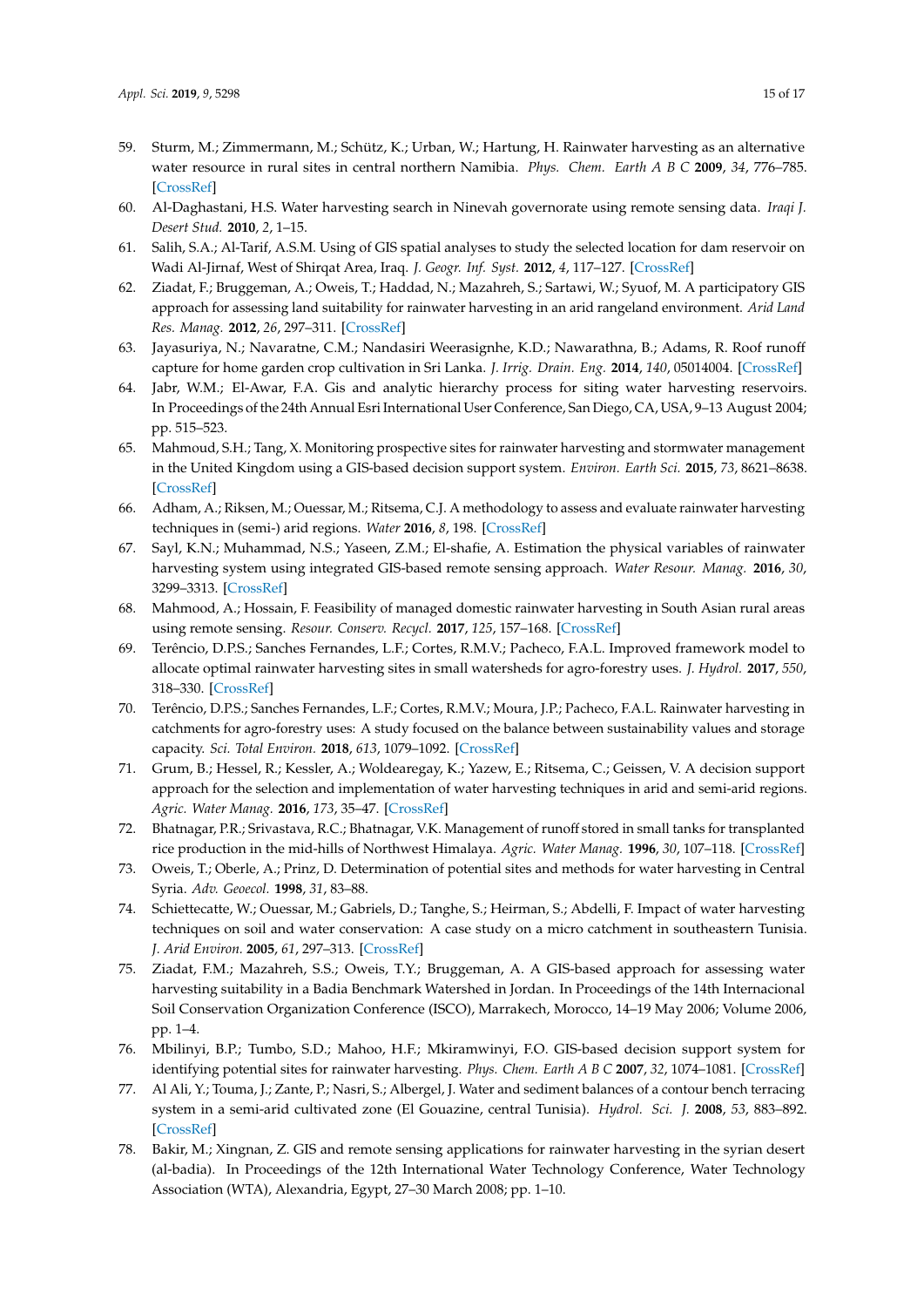- <span id="page-15-0"></span>79. Al-Seekh, S.H.; Mohammad, A.G. The effect of water harvesting techniques on runoff, sedimentation, and soil properties. *Environ. Manag.* **2009**, *44*, 37–45. [\[CrossRef\]](http://dx.doi.org/10.1007/s00267-009-9310-z) [\[PubMed\]](http://www.ncbi.nlm.nih.gov/pubmed/19458998)
- <span id="page-15-1"></span>80. Bekele Awulachew, S.; Lemperiere, P.; Tulu, T. *Training Manual on Agricultural Water Management*; ILRI Publications Unit: Addis Ababa, Ethiopia, 2009.
- <span id="page-15-2"></span>81. Mechlia, N.B.; Oweis, T.; Masmoudi, M.; Khatteli, H.; Ouessar, M.; Sghaier, N.; Anane, M.; Sghaier, M. *Assessment of Supplemental Irrigation and Water Harvesting Potential: Methodologies and Case Studies from Tunisia*; ICARDA: Aleppo, Syria, 2009; ISBN 92-9127-222-1.
- <span id="page-15-3"></span>82. Previati, M.; Bevilacqua, I.; Canone, D.; Ferraris, S.; Haverkamp, R. Evaluation of soil water storage efficiency for rainfall harvesting on hillslope micro-basins built using time domain reflectometry measurements. *Agric. Water Manag.* **2010**, *97*, 449–456. [\[CrossRef\]](http://dx.doi.org/10.1016/j.agwat.2009.11.004)
- <span id="page-15-4"></span>83. Al-Shamiri, A.; Ziadat, F.M. Soil-landscape modeling and land suitability evaluation: The case of rainwater harvesting in a dry rangeland environment. *Int. J. Appl. Earth Obs. Geoinf.* **2012**, *18*, 157–164. [\[CrossRef\]](http://dx.doi.org/10.1016/j.jag.2012.01.005)
- <span id="page-15-5"></span>84. Krois, J.; Schulte, A. GIS-based multi-criteria evaluation to identify potential sites for soil and water conservation techniques in the Ronquillo watershed, northern Peru. *Appl. Geogr.* **2014**, *51*, 131–142. [\[CrossRef\]](http://dx.doi.org/10.1016/j.apgeog.2014.04.006)
- <span id="page-15-6"></span>85. Mahmoud, S.H.; Alazba, A.A. The potential of in situ rainwater harvesting in arid regions: Developing a methodology to identify suitable areas using GIS-based decision support system. *Arab. J. Geosci.* **2015**, *8*, 5167–5179. [\[CrossRef\]](http://dx.doi.org/10.1007/s12517-014-1535-3)
- <span id="page-15-7"></span>86. Adham, A.; Wesseling, J.G.; Riksen, M.; Ouessar, M.; Ritsema, C.J. A water harvesting model for optimizing rainwater harvesting in the wadi Oum Zessar watershed, Tunisia. *Agric. Water Manag.* **2016**, *176*, 191–202. [\[CrossRef\]](http://dx.doi.org/10.1016/j.agwat.2016.06.003)
- <span id="page-15-8"></span>87. Kahinda, J.M.; Lillie ES, B.; Taigbenu, A.E.; Taute, M.; Boroto, R.J. Developing suitability maps for rainwater harvesting in South Africa. *Phys. Chem. Earth A B C* **2008**, *33*, 788–799. [\[CrossRef\]](http://dx.doi.org/10.1016/j.pce.2008.06.047)
- <span id="page-15-9"></span>88. Tumbo, S.D.; Mbilinyi, B.P.; Mahoo, H.F.; Mkiramwinyi, F.O. Determination of suitability levels for important factors for identification of potential sites for rainwater harvesting. In Proceedings of the 7th WaterNet-WARFSA-GWP-SA Symposium, Lilongwe, Malawi, 1–3 November 2006; Sokoine University of Agriculture: Morogoro, Tanzania; p. 15.
- <span id="page-15-10"></span>89. Durbude, D.G.; Venkatesh, B. Site suitability analysis for soil and water conservation structures. *J. Indian Soc. Remote Sens.* **2004**, *32*, 399–405. [\[CrossRef\]](http://dx.doi.org/10.1007/BF03030865)
- <span id="page-15-11"></span>90. Bamne, Y.; Patil, K.A.; Vikhe, S.D. Selection of appropriate sites for structures of water harvesting in a watershed using remote sensing and geographical information system. *Int. J. Emerg. Technol. Adv. Eng.* **2014**, *4*, 270–275.
- <span id="page-15-12"></span>91. Sekar, I.; Randhir, T.O. Spatial assessment of conjunctive water harvesting potential in watershed systems. *J. Hydrol.* **2007**, *334*, 39–52. [\[CrossRef\]](http://dx.doi.org/10.1016/j.jhydrol.2006.09.024)
- <span id="page-15-13"></span>92. Ramakrishnan, D.; Durga Rao, K.H.V.; Tiwari, K.C. Delineation of potential sites for water harvesting structures through remote sensing and GIS techniques: A case study of Kali watershed, Gujarat, India. *Geocarto Int.* **2008**, *23*, 95–108. [\[CrossRef\]](http://dx.doi.org/10.1080/10106040701417246)
- <span id="page-15-14"></span>93. Ramakrishnan, D.; Bandyopadhyay, A.; Kusuma, K.N. SCS-CN and GIS-based approach for identifying potential water harvesting sites in the Kali Watershed, Mahi River Basin, India. *J. Earth Syst. Sci.* **2009**, *118*, 355–368. [\[CrossRef\]](http://dx.doi.org/10.1007/s12040-009-0034-5)
- <span id="page-15-15"></span>94. Glendenning, C.J.; Vervoort, R.W. Hydrological impacts of rainwater harvesting (RWH) in a case study catchment: The Arvari River, Rajasthan, India. Part 1. Field-scale impacts. *Agric. Water Manag.* **2010**, *98*, 331–342. [\[CrossRef\]](http://dx.doi.org/10.1016/j.agwat.2010.09.003)
- <span id="page-15-16"></span>95. Glendenning, C.J.; Vervoort, R.W. Hydrological impacts of rainwater harvesting (RWH) in a case study catchment: The Arvari River, Rajasthan, India. Part 2. Catchment-scale impacts. *Agric. Water Manag.* **2011**, *98*, 715–730. [\[CrossRef\]](http://dx.doi.org/10.1016/j.agwat.2010.11.010)
- <span id="page-15-17"></span>96. Kadam, A.K.; Kale, S.S.; Pande, N.N.; Pawar, N.J.; Sankhua, R.N. Identifying potential rainwater harvesting sites of a semi-arid, basaltic region of Western India, using SCS-CN method. *Water Resour. Manag.* **2012**, *26*, 2537–2554. [\[CrossRef\]](http://dx.doi.org/10.1007/s11269-012-0031-3)
- <span id="page-15-18"></span>97. Mahmoud, S.H. Delineation of potential sites for groundwater recharge using a GIS-based decision support system. *Environ. Earth Sci.* **2014**, *72*, 3429–3442. [\[CrossRef\]](http://dx.doi.org/10.1007/s12665-014-3249-y)